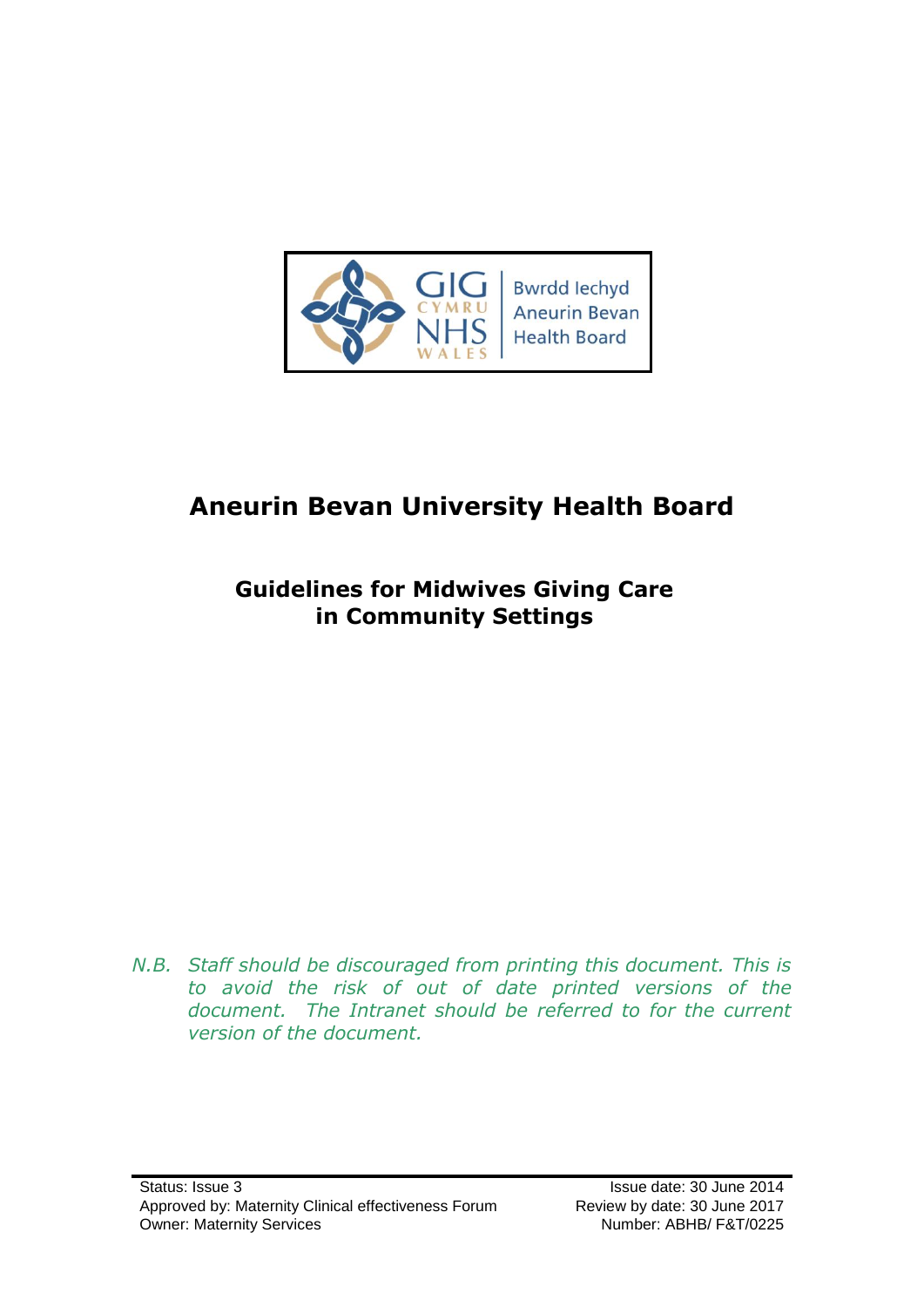#### **Contents:**

| 3 <sup>7</sup>          |  |
|-------------------------|--|
| $\overline{\mathbf{4}}$ |  |
|                         |  |
| 6                       |  |
| $\overline{7}$          |  |
| 8                       |  |

| <b>Appendix 1</b>  | Care In Community settings                                    |    |  |  |  |
|--------------------|---------------------------------------------------------------|----|--|--|--|
| <b>Appendix 2</b>  | 12                                                            |    |  |  |  |
| <b>Appendix 3</b>  | Care of Pregnant Women with complex social                    | 13 |  |  |  |
|                    |                                                               |    |  |  |  |
| <b>Appendix 4</b>  | 14                                                            |    |  |  |  |
| <b>Appendix 5</b>  | 16<br>Equipment List For Midwives Working in the              |    |  |  |  |
|                    |                                                               |    |  |  |  |
| <b>Appendix 6</b>  | Guidelines for Midwives in the event of a Stillbirth in<br>17 |    |  |  |  |
|                    | the community                                                 |    |  |  |  |
| <b>Appendix 7</b>  | Guidelines for giving parents information regarding<br>18     |    |  |  |  |
|                    |                                                               |    |  |  |  |
| <b>Appendix 8</b>  | 19                                                            |    |  |  |  |
| <b>Appendix 9</b>  | 20                                                            |    |  |  |  |
| <b>Appendix 10</b> | Community Midwifery standards                                 | 21 |  |  |  |
| <b>Appendix 11</b> | Monthly Audit of work diaries                                 | 29 |  |  |  |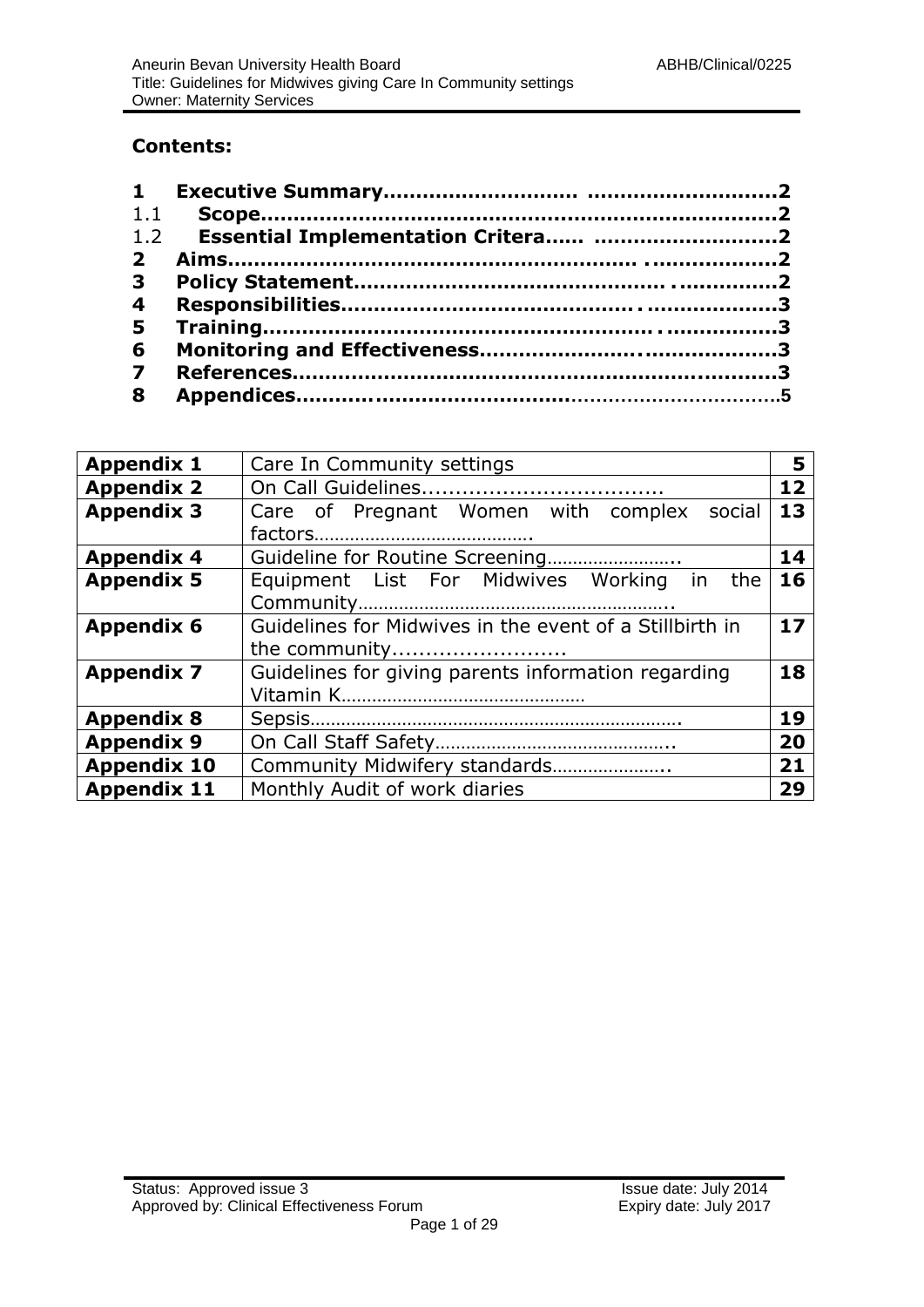#### **1 Executive Summary**

Childbirth is a social event that affects all family members and is based in the family context. Much midwifery care is given in settings which are close to or in the mother's home.

#### **1.1 Scope of policy**

These guidelines therefore, referral to all instances where midwifery care is given in community settings working within the framework of healthcare standards, 1, 2, 3, 4, 5, 6, 7, 8, 9, 10, 11, 12, 13, 14, 15, 16, 17, 18, 19, 20, 21, 22, 23, 24, 25, 26.

The guideline specifically covers care during pregnancy. Intrapartum care in the community is covered by the All Wales Home Birth Guideline, and post natal care is covered by a separate hospital and community guideline.

#### **1.2 Essential Implementation Criteria**

- 1.2.1 Midwifery managers ensure safe systems and quality standards are embedded in the midwifery culture
- 1.2.2 Supervisors of midwives ensure that midwives are empowered to provide a quality service that encompass protection of the public
- 1.2.3 During a mother's pathway through the maternity services, care will be given in a variety of settings. The named midwife/deputy must ensure that prescribed maternity care is delivered.
- 1.2.4 In recognition of partnership working between women and the midwifery services, it is essential that women are involved in all aspects of service planning, provision and evaluation.
- 1.2.5 All midwives and student midwives need to be aware of the guideline.

#### **2 Aims**

This document provides midwives with the clear guidance they require to inform their daily practice.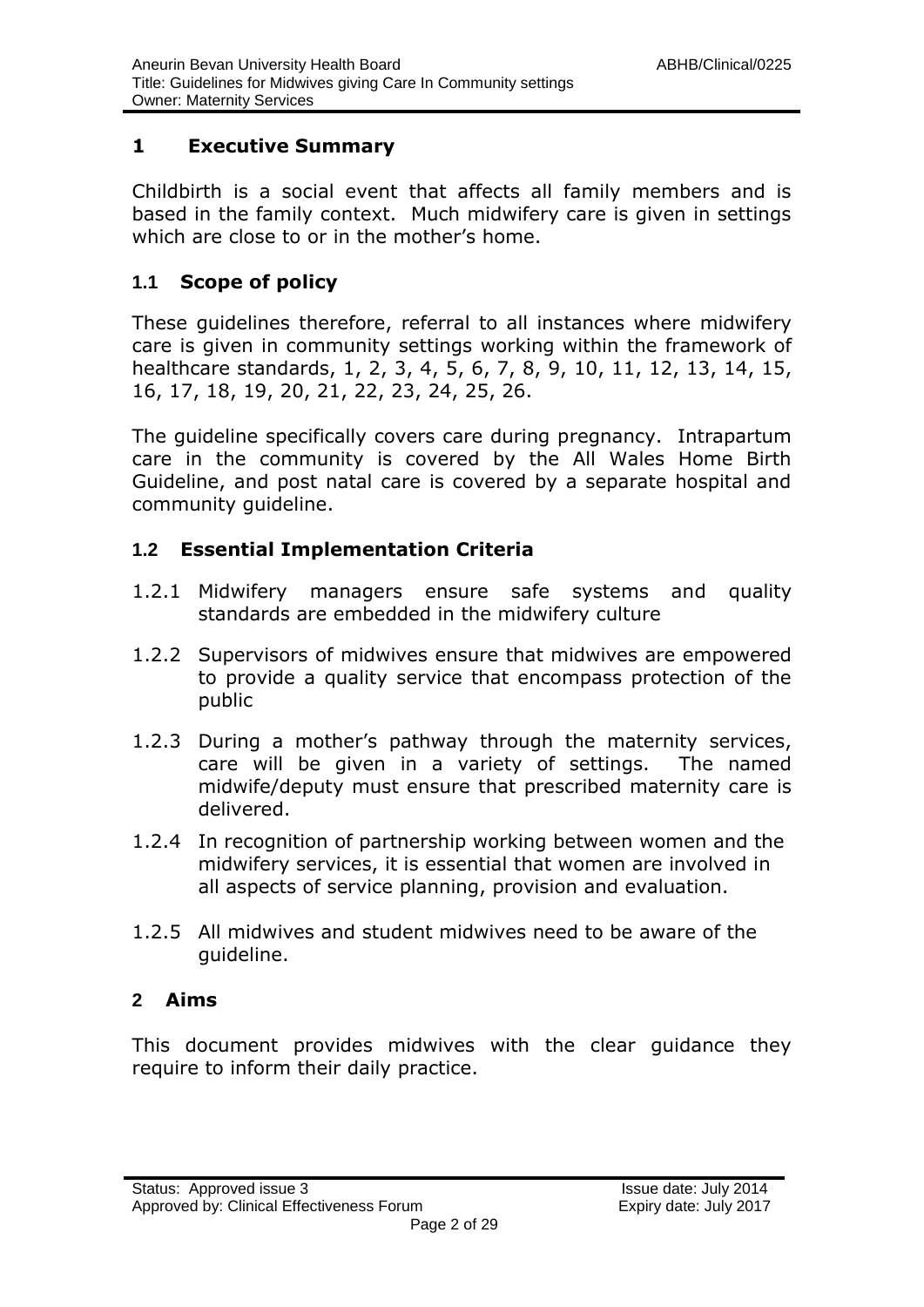#### **3 Policy Statement**

To provide equity of service throughout the organisation to enhance the health of mothers and babies

#### <span id="page-3-0"></span>**4 Responsibilities**

The senior midwifery team and borough managers are responsible for the direct implementation and audit of these guidelines in community midwifery teams.

#### <span id="page-3-1"></span>**5 Training**

Training will be cascaded through appropriate pathways, including mandatory days, team meetings and lead midwives to ensure all midwives are aware of the guideline and how to access the guideline via the intranet.

#### <span id="page-3-2"></span>**6 Monitoring and Effectiveness**

#### Audit

The guideline's audit tool is attached, see appendix 10, community standards. This forms the basis of the community guidelines annual audit. The guideline will be reviewed on a triennial basis by the clinical effectiveness group.

Record of staff training will be kept by the specialist midwife for training and education.

The guideline will be reviewed on a triennial basis by the clinical effectiveness group.

#### **7 References**

A Strategic Vision for Maternity Services in Wales (2011) Welsh Government

All Wales Birth Centre Guidelines (2013)

Antenatal Screening Wales *Policy and Standards to support the provision of Antenatal Screening in Wales* December 2005

Ante Natal Care Routine care for the healthy pregnant woman Clinical guideline 6 2008.

Aneurin Bevan Maternity Services Strategy June 2009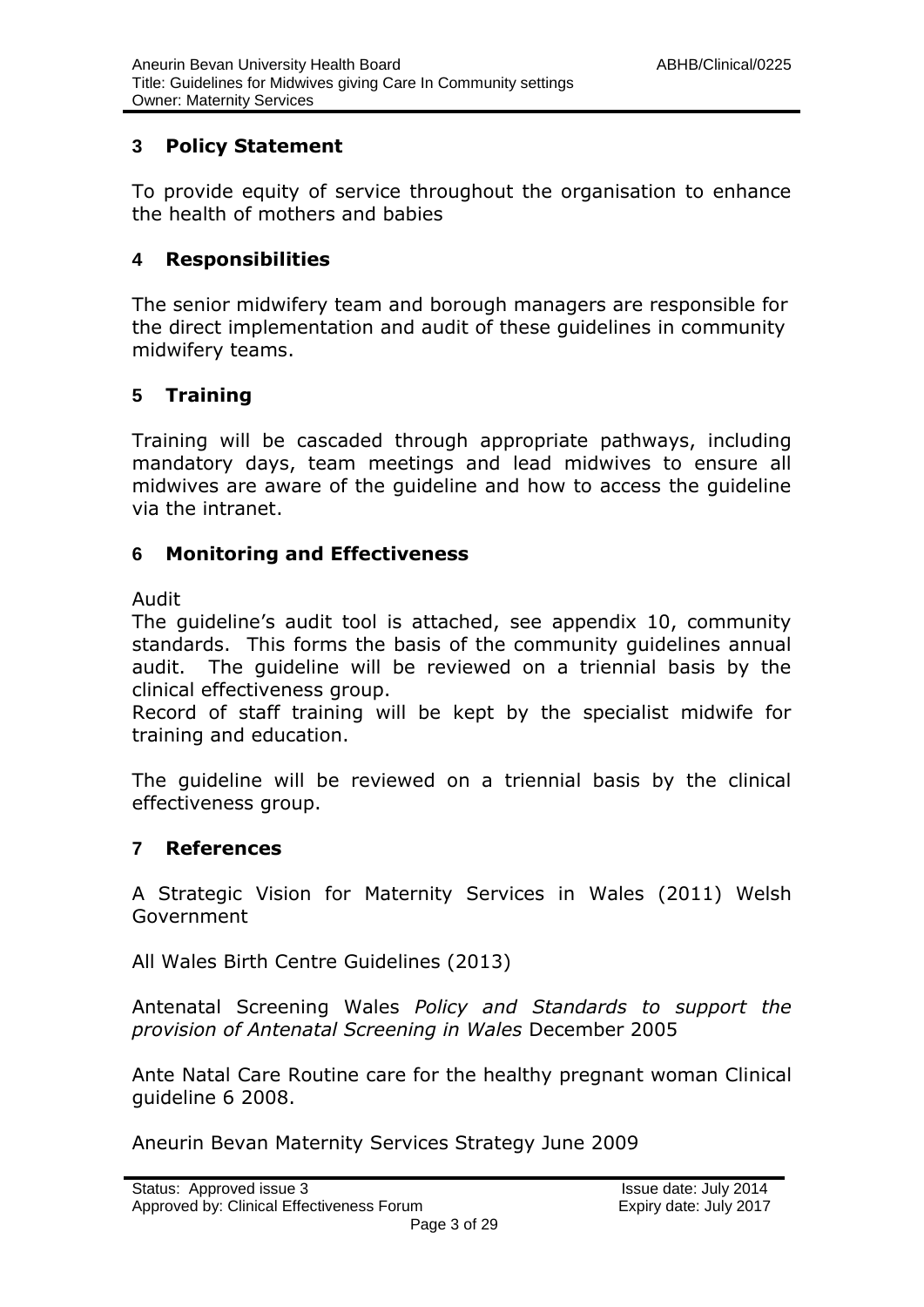Baby Friendly Initiative UNICEF United Kingdom

Confidential Enquiry into Maternal and Child Health Saving Mothers' Lives eighth report (2011)

National Service Framework for Children, Young People and Maternity Services in Wales (2005) Welsh Assembly Government.

Routine Post Natal care of women and their babies NICE 2006

NICE (May 2010) Clinical Guideline 98 Neonatal Jaundice

Routine Post Natal Care of Women and their Babies Guidelines NICE July 2006.

NICE Intrapartum Care Sept 2007

NICE Pregnancy and Complex Social Factors Sept 2010.

NICE Induction of Labour 2008

NMC Midwives Rules and Standards (2010),

NMC The Code, Standards of conduct, performance and ethics for nurses and midwives (2010)

NMC Record Keeping Guidance for nurses and midwives (2010). National Service Framework, 2004.

#### **See Also on Aneurin Bevan University Health Board Intranet**

Nursing uniform/dress code Policy 4006

Lone Workers Policy & guidelines 0044.

Telephone Use Policy 0076.

Midwifery Led Care – Guideline for the provision of interpreters for women whose first language is not English 19/11/2009

Midwifery Led Care – Pathway into Maternity Services Referral letter 19/11/2009

Aneurin Bevan University Guidelines for Safeguarding. (2014)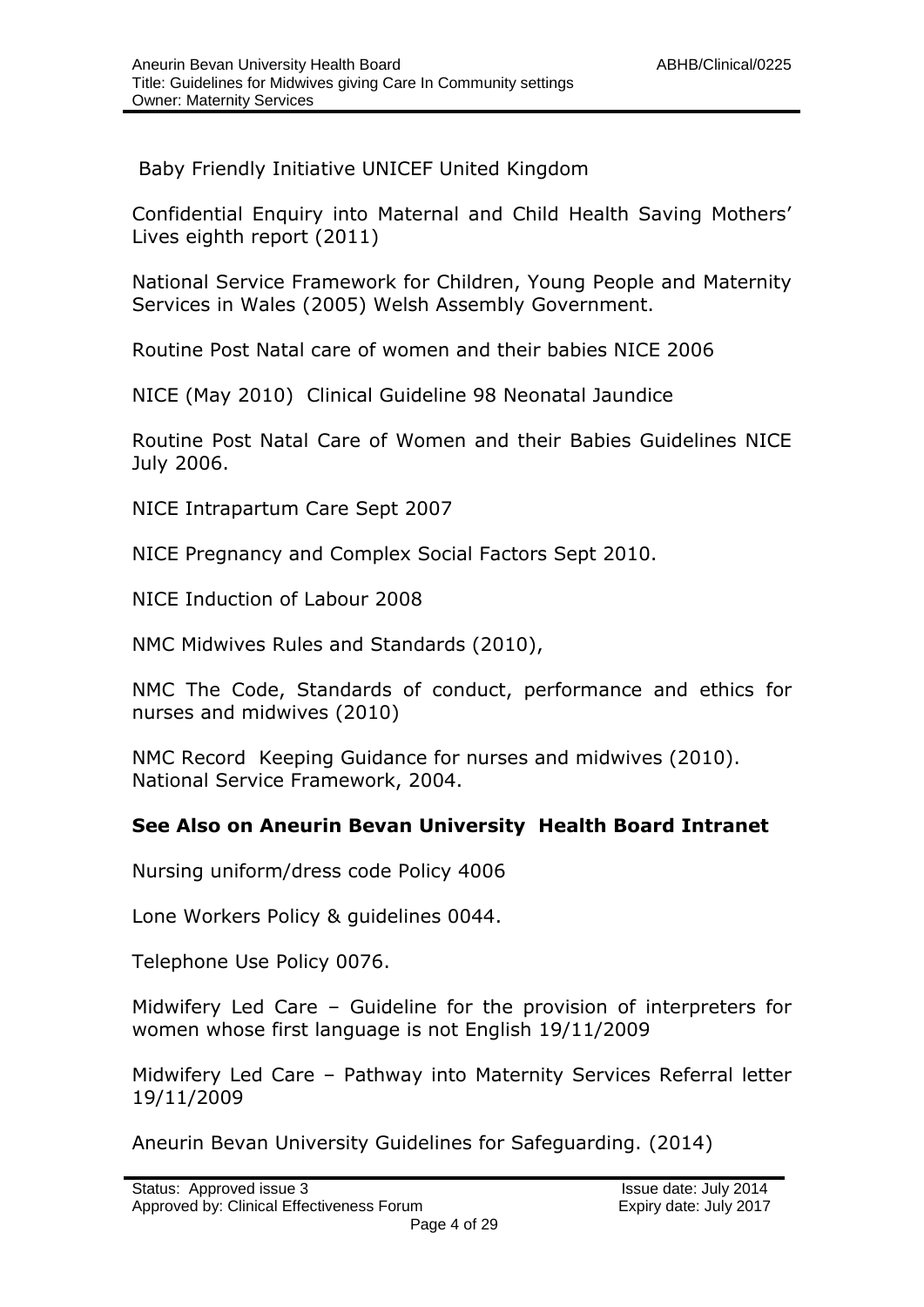#### **Appendix 1 – Care in community Settings**

#### **Care in Pregnancy**

Women should always be treated with kindness, compassion, respect and dignity. The views, beliefs and values of the woman in relation to her care and that of her baby should be sought and respected at all times. Treatment and care should take into account the woman's individual needs and preferences. It is appreciated that some pregnant women with complex social factors do not wish to use antenatal care services. Women should have the opportunity to make informed decisions about their care and treatment, in partnership with their healthcare professionals. The midwife should ensure at least one occasion where the midwife and woman can discuss domestic violence and safeguarding issues on a one to one basis. Good communication is essential, supported by evidence based information, to allow women to reach informed decisions about their care. Accurate and contemporaneous records should be kept of all ante natal contacts.

#### **Appointment schedule**

In an uncomplicated pregnancy nulliparous women should receive 10 appointments over the course of the pregnancy and parous women should receive 7 appointments.

Ideally the booking appointment should be less than 10 weeks from the last menstrual period. (LMP)

More than one appointment may be needed for the initial appointment, especially for women who are pregnant for the first time.

Early appointments may need to be longer to allow the woman to discuss any concerns and to ensure enough time is available to give detailed information about screening and to allow informed decisions.

Women will be booked according to their level of need, bearing in mind that the name midwife remains as the co-ordinator of care eg

Home and community care Midwifery led care Consultant led care

#### **Safety of Staff and Equipment**

In order to safeguard staff, all staff working in the community must adhere to the lone worker policy.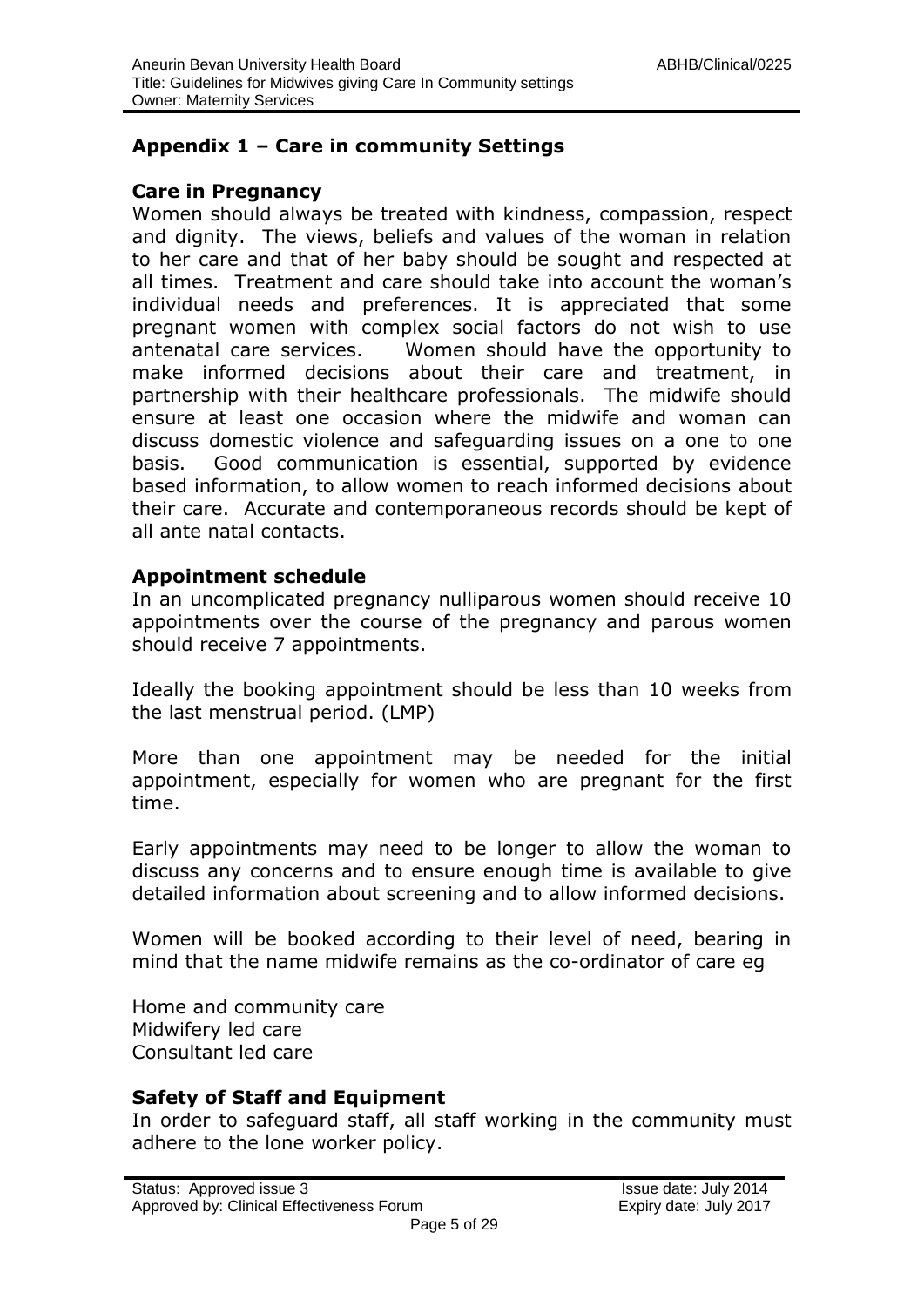Staff must not leave medical records, drugs or medical equipment in a car overnight. The situation must be risk assessed and a safe area of the midwife's home may be used for overnight storage. Medical records must be tracked from the hospital department, transported in a sealed envelope and tracked back to the hospital department in a timely manner.

#### **Control of Infection**

During a working period, staff will experience a wide variety of care environments. It is important that the principles of the control of infection are followed. Out door coats should be removed prior to direct patient contact. Staff must clean their hands by washing or using alcohol rub before and after any patient contact. During a pandemic episode, staff will adhere to control of infection directives.

#### **Initial Contact of the woman with a community midwife**

Ideally prior to 10 weeks from the LMP.

The initial contact must take place in a confidential area.

Obtain the woman's history including

Basic demographic information, including occupation to allow a risk assessment of working during pregnancy.

Medical, surgical and obstetric history

Family history

Mental health problems

**Allergies** 

Alcohol, smoking and drug history.

Encourage the woman to use the Stop Smoking Wales service.

#### **Physical Examination**

Undertake base line examinations including: Blood pressure (manual sphygmomanometer) Urinalysis (mid stream specimen of urine) Body mass index (BMI) Any other relevant examinations, depending on her history Estimate the expected date of delivery from the last menstrual period. (LMP)

#### **Planned place of birth**

In discussion with the woman, consider her choice of place of birth Consider pre-existing conditions:

Cardiovascular disease, including hypertension Renal disease Diabetes and other endocrine disorders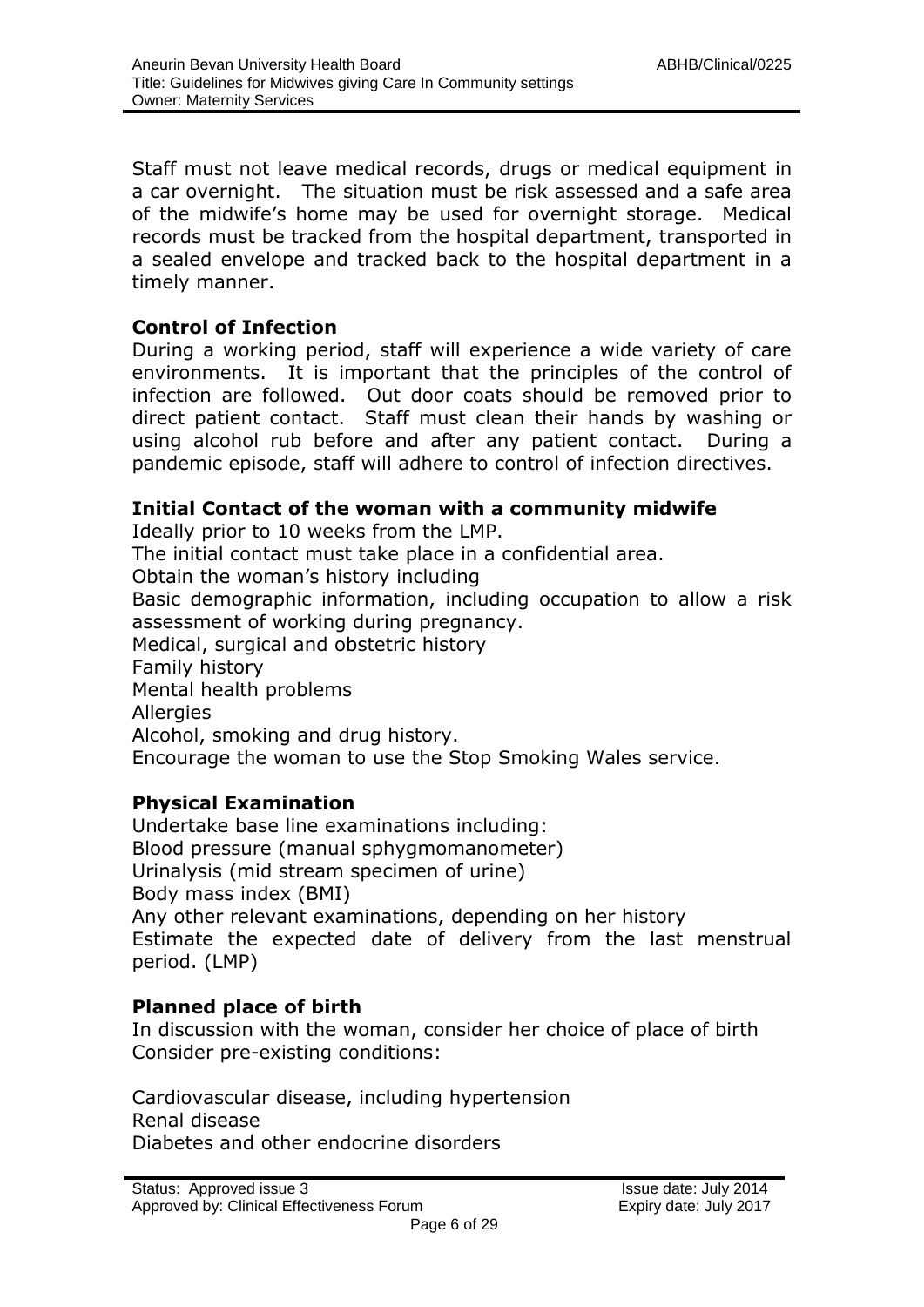Current psychiatric disorders or previous psychotic disorders Venous thromboembolic disease Known haemaglobinopathies( or haematological disorders) Autoimmune disease Epilepsy requiring anticonvulsants Malignant disease Severe asthma Substance abuse, including alcohol abuse HIV infection Hepatitis B Known genetic disorders Identify women who have had female genital multilation (FMG)

Check for the following factors which may indicate that the woman requires additional support or consideration:

Lack of social support Over age 40 years Teenage pregnancy Obesity (Body mass index more that 35kg/m²) Underweight (BMI less than 18 kg/m²) More than 6 pregnancies Poor social support History of or current domestic violence Smoking Use of recreational drugs (eg heroin, cocaine, ecstasy,) Check for previous pregnancy related complications that require specialist care: Three or more consecutive miscarriages Fetal loss in second or third trimester Neonatal death or still birth Retained placenta on more than one prior occasion Previous antepartum or post partum haemorrhage on two occasions History of pre eclampsia or haemolysis, elevated liver enzymes, low platelets (HELLP) syndrome Premature birth Previous congenital anomaly Previous intrauterine growth restriction Previous baby weighing less than 2.5 kg or more than 4.5 kg Rhesus isoimmunisation or other significant blood group antibodies Uterine surgery including caesarean section, myomectomy or cone biopsy Puerperal psychosis Grand multiparity (More than six pregnancies)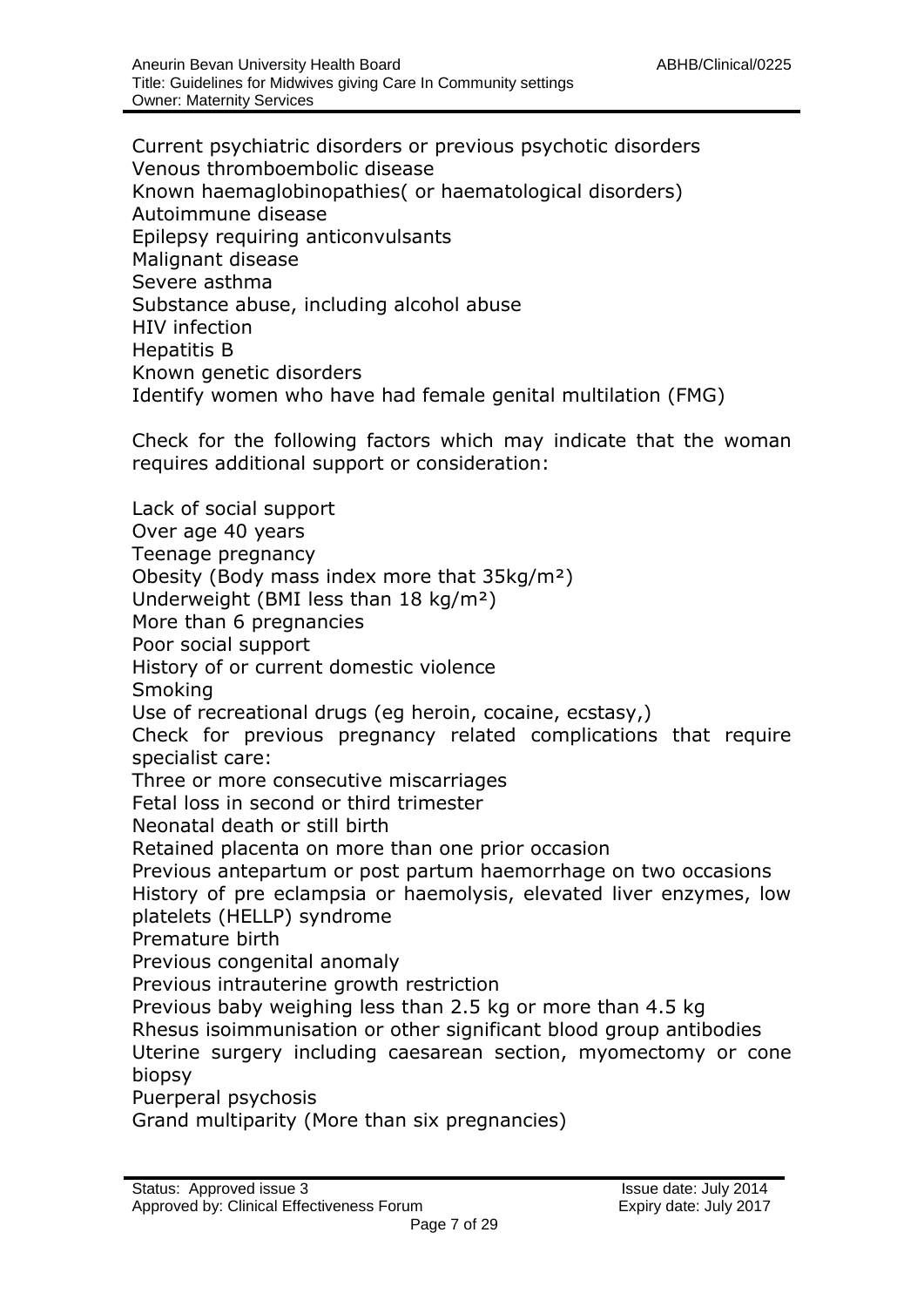Give specific information on antenatal screening, including the risks and benefits of the screening tests. Leave written information with the woman.

The woman should be informed of how she will be notified of her dating scan appointment.

#### **Mental Health**

Consider the possibility of ante natal depression or other mental health disorder (pre-existing of new) at an early stage following confirmation of pregnancy.

Women with emotional or mental distress associate with a previous traumatic birth experience should not routinely be offered a formal session to reconsider the experience; instead offer support and answer questions as required.

Refer women with diagnosed mental health disorders as defined by NICE guidance to the lead midwife for mental health and the mental health service for a care package to be developed. Ensure the condition is followed up at all subsequent ante natal contacts. Women with mental health conditions not covered by NICE guidance should be cared for in conjunction with the own GP.

If necessary arrange a consultation within one month of the initial assessment.

#### **16 to 19 week appointment**

Review the results of maternal ante natal screening and consider additional tests required. Check the individualised growth chart is within the hand held record

Measure the blood pressure and test for proteinurea.

Investigate haemoglobin levels below 11gd/l and consider iron supplements.

Check the woman knows the details of her anomaly scan appointment that will be in the time period of 18 to 20 weeks.

Inform the woman that she should feel fetal movements by 20 weeks. Any reduction of fetal movements needs to be reported to the maternity team.

#### **28 week appointment**

Measure the blood pressure and test for proteinurea.

Measure the symphysis fundal height and plot on the individualised growth chart.

Ask the women to describe her fetal movements. Auscultate the fetal heart.

Offer repeat testing for rhesus, blood groups and haemoglobin level. Offer anti D immunoglobulin to rhesus negative women.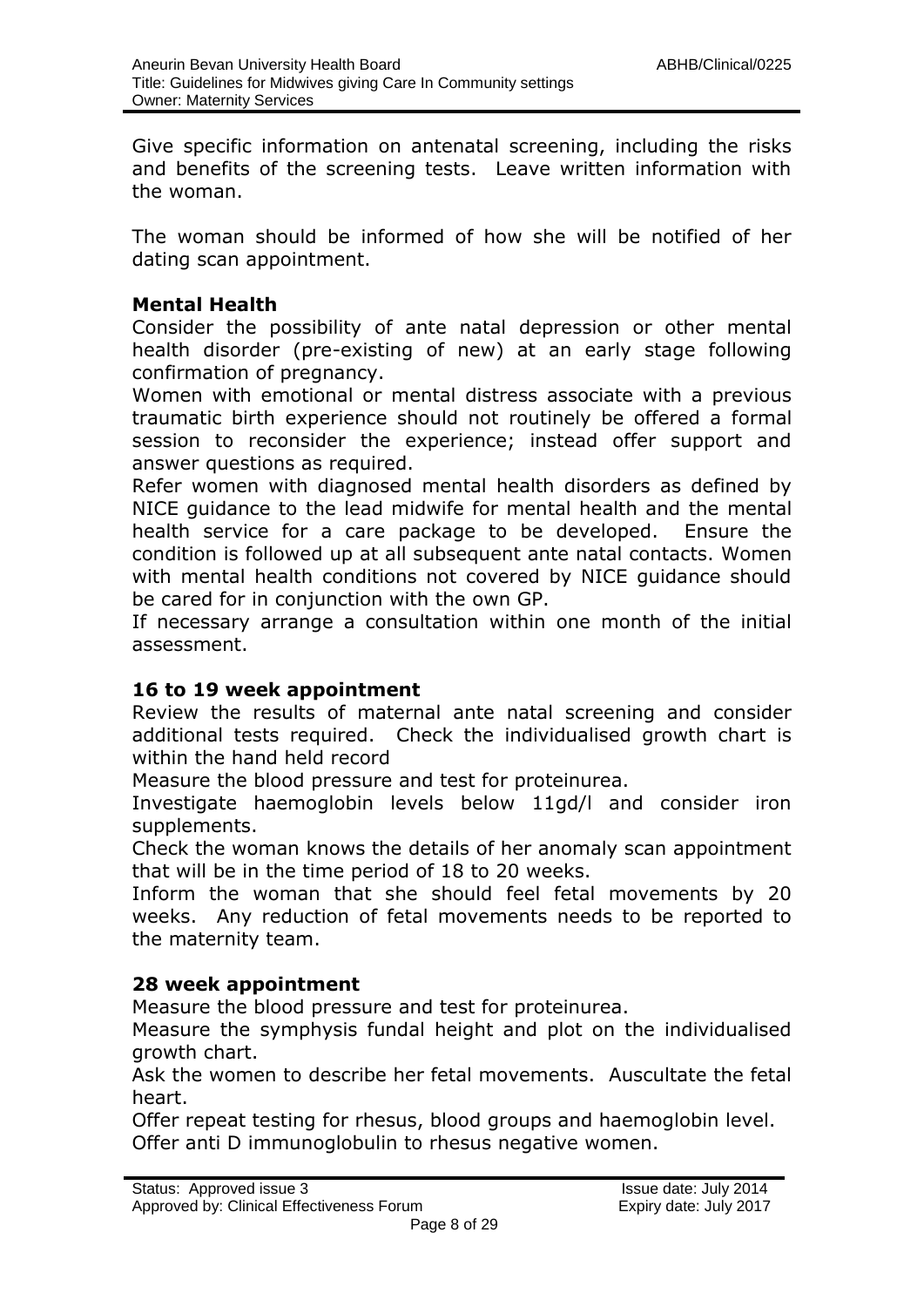Check the women has enrolled onto a local parent education programme.

Document all findings in the hand held records and appropriate medical / IT records.

#### **34 week appointment**

Measure the blood pressure and test for proteinurea.

Measure the symphysis fundal height and plot on the individualised growth chart.

Perform an abdominal palpation to confirm fetal lie, presentation, engagement. Ascultate the fetal heart. Ask the women to describe her fetal movements.

Document all findings in the hand held records and appropriate medical / IT records.

By the 34<sup>th</sup> week appointment the woman and midwife should have discussed the birth plan including:

The woman's preferred place of birth Birth companions Type of birth Birthing and any specialised equipment Fetal monitoring in labour Positions for labour Requirements for an episiotomy Delivery of the placenta Any special considerations eg, customs, diets Recognise active labour Coping with pain Feeding the baby, the benefits of breast feeding Vitamin K Routine post natal care Attendance at ante natal classes.

#### **36 week visit**

Measure the blood pressure and test for proteinurea.

Measure the symphysis fundal height and plot on the individualised growth chart.

Perform an abdominal palpation to confirm fetal lie, presentation, engagement. Ascultate the fetal heart. Ask the women to describe her fetal movements.

Document all findings in the hand held records and appropriate medical / IT records. Welsh Government evaluate maternity care based on data returns from the initial community contact and the 36<sup>th</sup>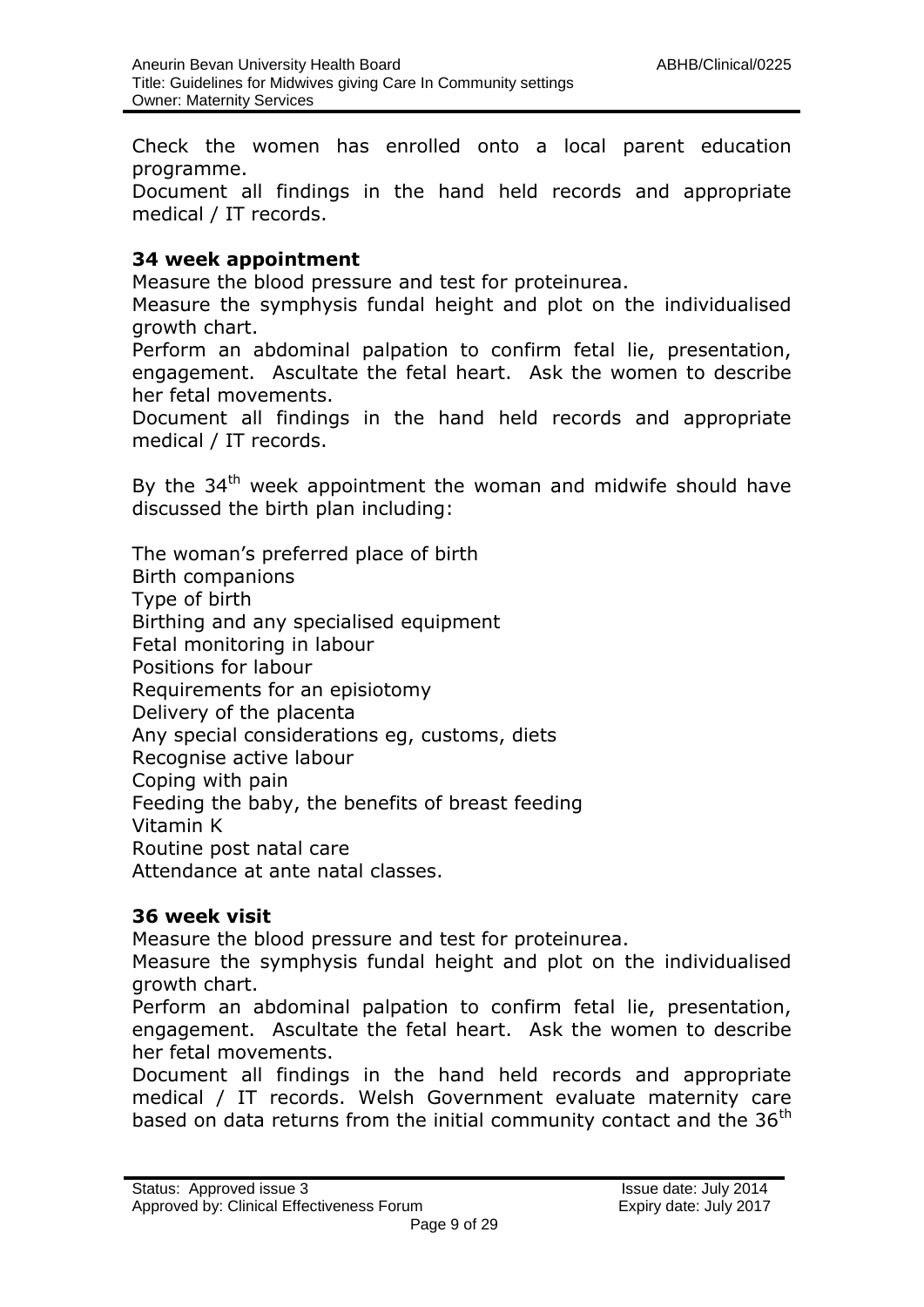week contact. It is vital for the strategic direction of the maternity service that these data are recorded.

If on abdominal palpation a breech presentation is diagnosed, refer the woman for an ultrasound scan.

Women with confirmed breech presentation should be offered referral for consultant obstetrician clinic for external cephalic version (ECV) and return to midwifery led care if the ECV is successful.

By the  $36<sup>th</sup>$  week appointment the woman and midwife should have discussed

Preparation for labour and birth Recognition of active labour Breastfeeding techniques Care of the new baby Vitamin K Newborn screening tests Post natal self care Awareness of baby blues and post natal depression

#### **38 week visit**

Measure the blood pressure and test for proteinurea.

Measure the symphysis fundal height and plot on the individualised growth chart.

Perform an abdominal palpation to confirm fetal lie, presentation, engagement. Auscultate the fetal heart. Ask the women to describe her fetal movements.

If a breech presentation is diagnosed, refer the woman for an ultrasound scan.

Women should be informed that most women will labour spontaneously by 42 weeks

Offer information regarding prolonged pregnancy including

Membrane sweeps from term plus 7 days.

Induction of labour at term plus 12 days

Document all findings in the hand held records and appropriate medical / IT records.

#### **41 weeks appointment**

Measure the blood pressure and test for proteinurea.

Measure the symphysis fundal height and plot on the individualised growth chart.

Perform an abdominal palpation to confirm fetal lie, presentation, engagement. Auscultate the fetal heart. Ask the women to describe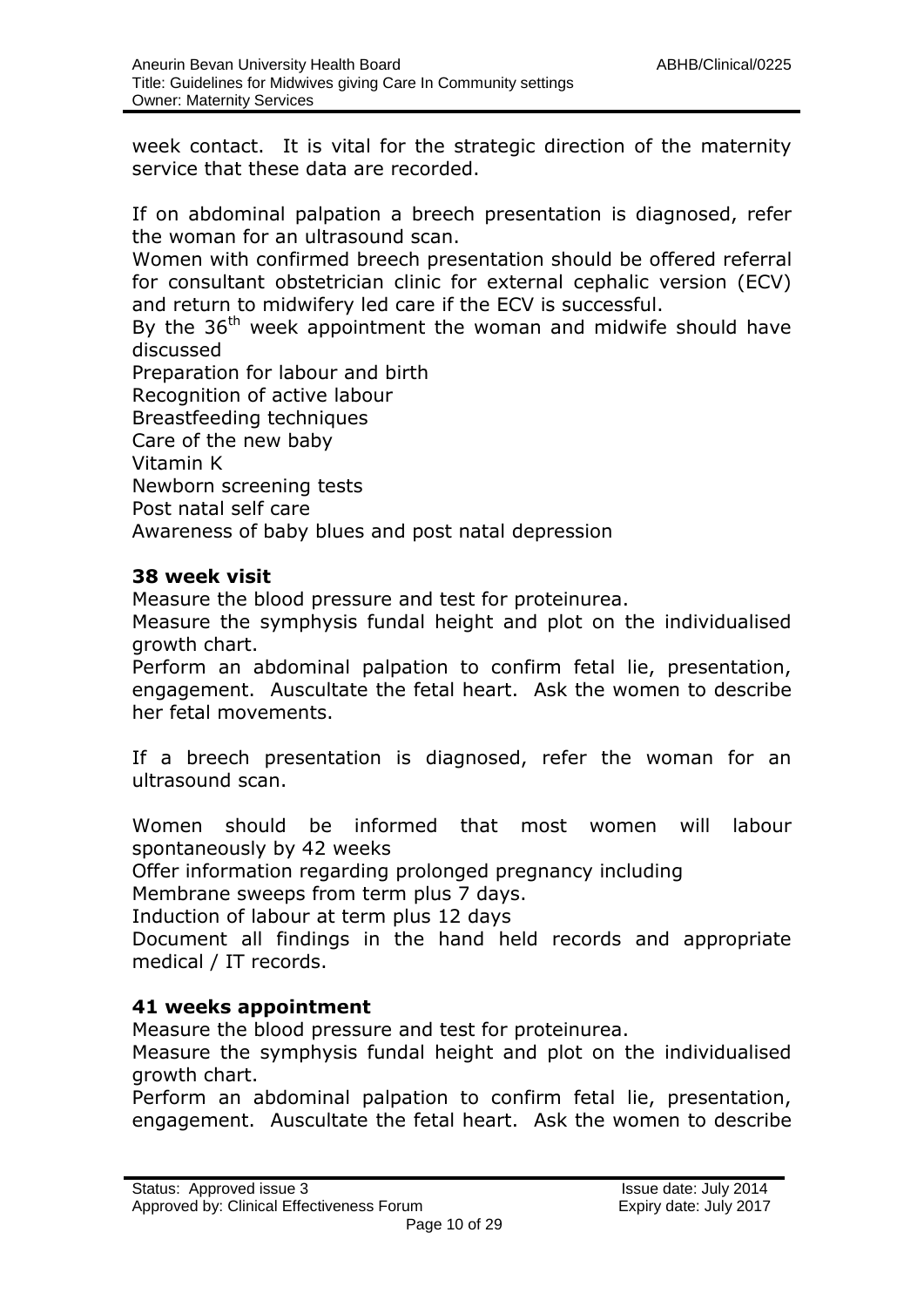her fetal movements. The importance of fetal movements must be stressed.

Document all findings in the hand held records and appropriate medical / IT records.

Offer a membrane sweep

Offer induction of labour for term plus 12 days.

#### **42 week appointment**

Measure the blood pressure and test for proteinurea.

Measure the symphysis fundal height and plot on the individualised growth chart.

Perform an abdominal palpation to confirm fetal lie, presentation, engagement. Auscultate the fetal heart. Ask the women to describe her fetal movements.

Document all findings in the hand held records and appropriate medical / IT records.

From 42 weeks, women who decline induction of labour should have twice weekly cardiotocograph (CTG) and examination of amniotic pool depth. Ask the women to describe her fetal movements. The importance of fetal movements must be stressed.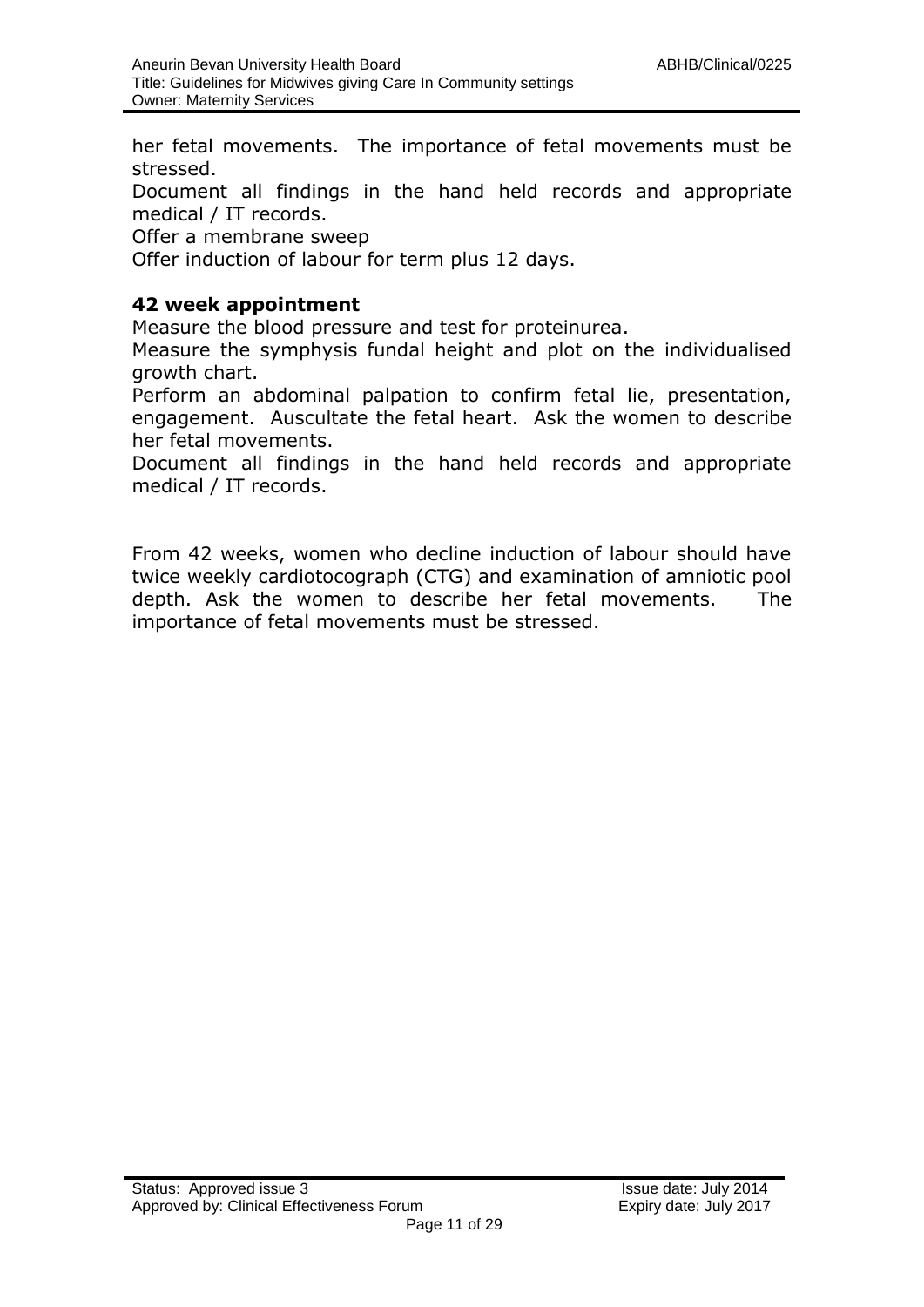### **Appendix 2 On Call Guidelines**

The following midwives participate in on call rotas, Midwives working in community settings Lead midwives Midwife managers Supervisor of Midwives

The purpose of this guideline is to give guidance for on call systems within the community setting.

#### **All midwives working in community settings have access to:**

A working mobile phone,

Appropriate equipment eg personal alarm

#### **All midwives participating in the on call systems:**

Follow the Health Board's Lone Worker Policy.

Keep a midwifery unit aware of their location, time of arrival and departure at a site.

Be responsible to ensure their mobile phone is working correctly at all times.

Submit timely and accurate records of their on call activity.

Have access to GPS and maps.

Access to the midwife responsible for maintaining the on call rota. Adhere to the Sickness and Absence Policy

#### **Central Switchboard**

Has an up to date on call rota that covers all areas.

#### **All Clinical Areas:**

All on call rotas are kept in the off duty folder on B5, YYF and Labour ward at NHH.

Have record of current child protection issues.

Have a record of pending home births, with maps.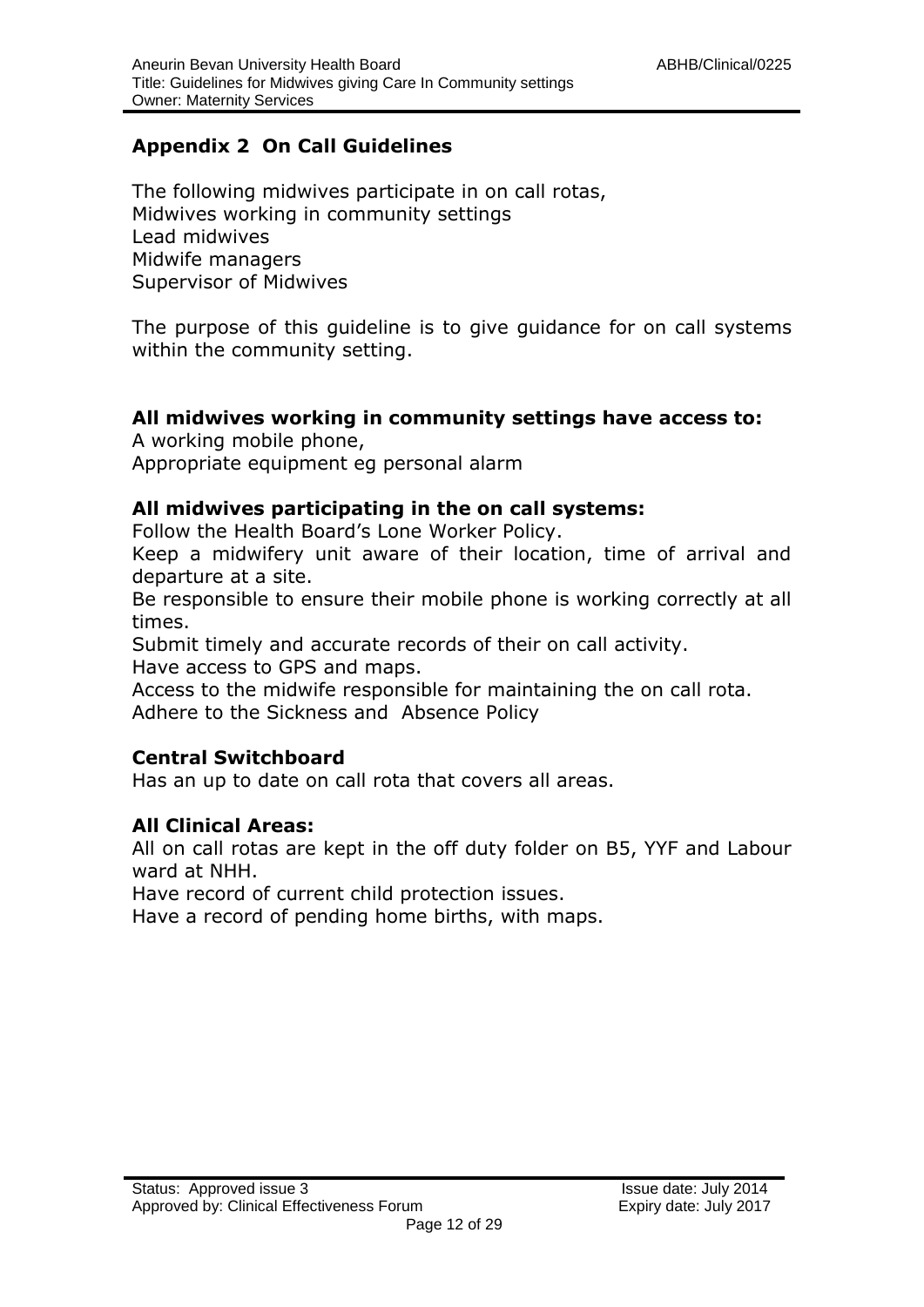#### **Appendix 3 Care of Pregnant Women with complex social factors**

Four groups of pregnant women are identified as exemplars

- Women who misuse substances (alcohol and / or drugs)
- Women who are recent migrants, asylum seekers or refugees, or who have difficulty reading or speaking English
- Young women aged under 20 years
- Women who experience domestic abuse.

Midwives must work closely with the primary healthcare team, local agencies including social care and third sector agencies to coordinate ante natal care for these women.

**For women who are pregnant and have not had a booking appointment**: at their first contact with a health care professional, discuss the need for ante natal care, offer the woman a booking appointment as soon as possible, ideally before 10 weeks or offer referral to sexual health service.

**For women who misuse substances**: involve local agencies, including social care and third sector agencies to coordinate ante natal care. Midwifery support is through the specialist midwife.

**For women who are recent migrants, asylum seeker or refugees, or who have difficulty reading or speaking English**: provide information about pregnancy and antenatal services in a variety of formats, settings and languages. If a woman does not speak English, or her English is poor, do not use a family member for interpretation, ring Language Line. Midwifery support is through the specialist midwife.

**For teenage women**: consider one stop shops for ante natal education and ante natal appointments in peer groups in a variety of settings.

All of these women need clear care pathways and information for their pregnancy. The care pathway should include

1 Sources of help and support for domestic abuse, social services, the police, women's refuges.

- 2 Future care appointments and referrals.
- 3 Contact details of interpreter service
- 4 Contact details of her chosen support / next of kin.

The woman should provide a contact phone number on which it is safe to contact her.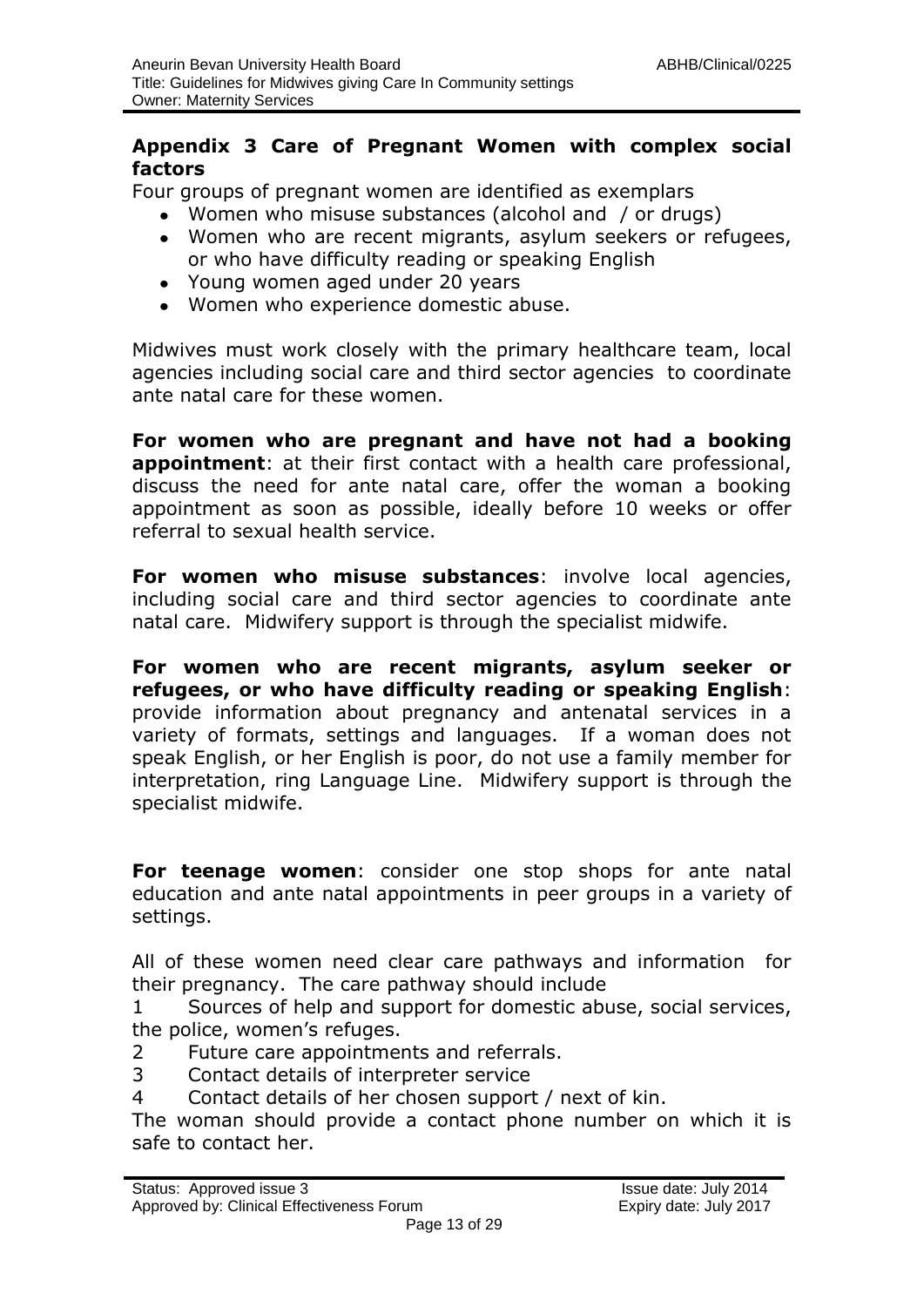#### **Appendix 4 Guideline for Routine Screening.**

**Maternal Haematological Screening** Offered in line with All Wales Ante Natal Screening Programme

At the initial visit, verbal and written information regarding ante natal ultrasound scans and haematological screening tests, are given to the woman.

1 A follow up appointment is made where after confirming the woman's choice and after seeking verbal consent, the midwife / phlebotomist takes blood for: **-**

- Blood Group and antibodies
- Rubella antibodies present –immune. Mothers found to be susceptible should be offered post natal vaccination.
- Hepatitis B
- HIV after counselling
- Syphilis
- Full Blood Count
	- $\triangleright$  Haemoglobin less than 100g/l refer to Consultant for iron replacement
	- $\triangleright$  WBC normal range 5-11
	- $\triangleright$  Platelets 150-400
	- $>$  MCV 87-101
	- $\triangleright$  MCH 27-32

Other screening identified through booking history

- Sickle cell
- Thalassaemia
- Toxoplasmosis
- Cytomegalovirus
- MRSA

Mothers with raise BMI >30 are offered glucose tolerance test at  $\bullet$ 28 weeks.

- 2. Between 15 weeks 18 weeks 4 days ,maternal serum quad test screening for Down syndrome is offered
- 3. Repeat blood samples are taken at 28 weeks
	- Blood group and antibody screen
	- Full blood count.

Women are informed of their results by the Maternity Service within 15 working days of the sample being taken.

The midwives who arranged for blood to be taken **must** ensure all results are viewed and actioned.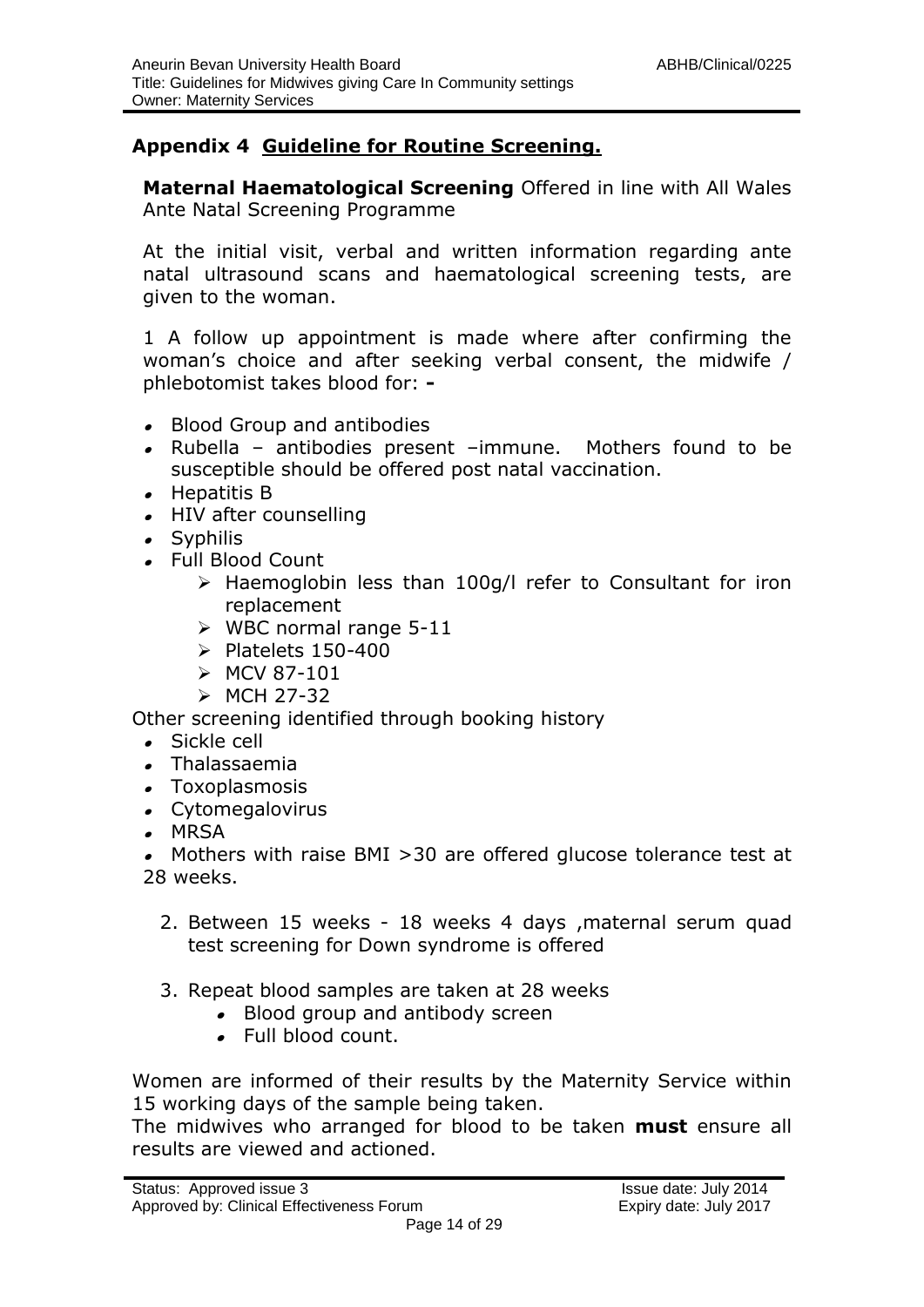#### **It is imperative that results are followed through and actioned appropriately**.

Results may be accessed via clinical work station at GP practice, ABUHB computer terminal, and if necessary Tertiary Centre.

Any abnormal screening result must be reviewed by the obstetric team, discussed with the mother and a plan of care put in place.

#### **Ultrasonography**

All mothers are offered ultrasound scans in line with Ante Natal Screening Wales (2006), dating scan is offered between 8weeks 5 days and 13 weeks, anomaly scan is offered between 18 to 20 weeks.

#### **Urinary Retention**

All mothers first void of urine following delivery is assessed in line with the Guideline for post natal care of mother and infant. If screen positive, then the guideline 'postnatal retention of urine' must be followed.

#### **Neonatal Screening**

All parents are offered examination of the new born in line with the Post Natal NICE guidance (2006).

All babies are observed for neonatal jaundice within the first 24 hours. NICE guidance Neonatal jaundice (2010)

#### **Neonatal Hearing Screening**

All parents are offered 'Neonatal hearing screening' in line with All Wales Newborn screening programme.

#### **Neonatal Haematological Screening**

All parents are offered 'Newborn blood spot screening' in line with the Policy for Newborn Blood spot Screening: results processing (policy no 2502)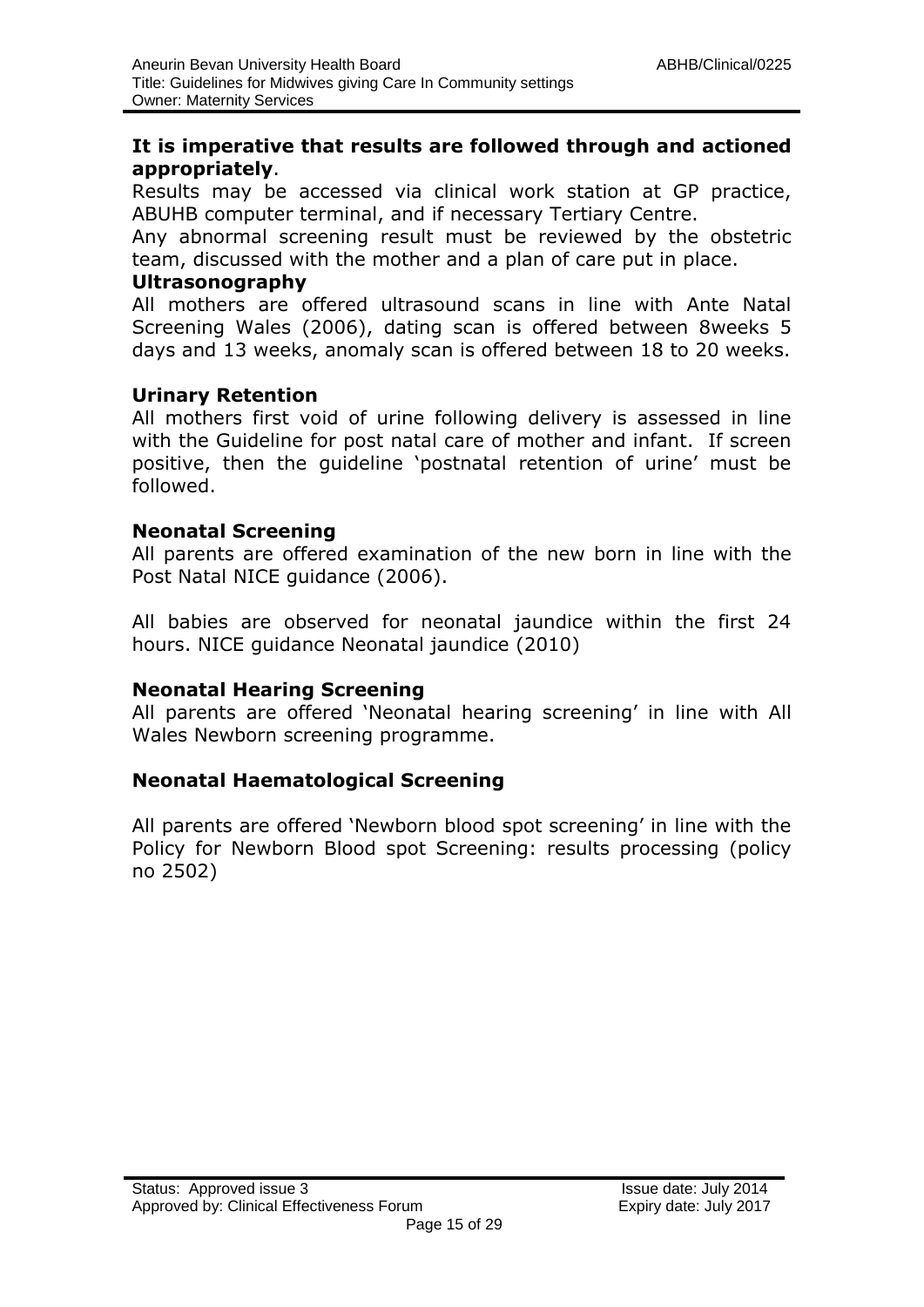#### **Appendix 5 Equipment List For Midwives Working in the Community Antenatal**

Sphygmomanometer; Stethoscope**;** thermometer Urine Pots; bili labstix; alcohol hand gel Non stretch tape measure Pinard stethoscope Doppler Sonic Aid ;Gel General Health Promotion Leaflets Vacutainers, Tourniquet, Syringes, Needles, Blood Bottles; Gloves; Medi Swabs; Cotton balls; Micropore Path Bags Blood Forms

#### **Intrapartum – additional requirements**

Sterile gloves; lubricant jelly; Speculum; Light source; Incontinence Pads;

Sterile Delivery Pack; Sterile Swabs; Sanitary Pads; Large Artery Forceps Curved; Scissors; Stitch Holder; Toothed Forceps; Vicryl Rapide 2.0; Stitch Cutter; Sterile Tampon;

Jug; Plastic Draw Sheet; Plastic Aprons; 1 IV giving set

Venflon; Intravenous Giving set; Tegaderm Dressing; Yellow tiger (soiled dressings/waste) Yellow Placenta Bags; Goggles/Visor; Amnihook; indwelling and in out Urethral Catheters;

Baby Wrap; Plastic cord clamps; Tape Measure; Baby Books;

Continuation Sheets; Low Risk Pathway; Neonatal Resus Bags 500mls; Documentation; Tempadots; electronic baby scales (calibrated as manufacturer's recommendations); Swabs for Microbiology Sample;

General Info for Newborn Screening, Cot Death, etc

#### **Post Natal**

New born blood spot Forms and Bags Spot Plasters Uristix 3 neonatal lancets

#### **Drugs**

Syntometrine 1 mg; Ergometrine 500 microgrammes; 1 litre hartmans intravenous fluid Lignocaine 1% 5 mls 500 mls normal saline for bladder filling Vitamin K 2 mg in 0.2 ml;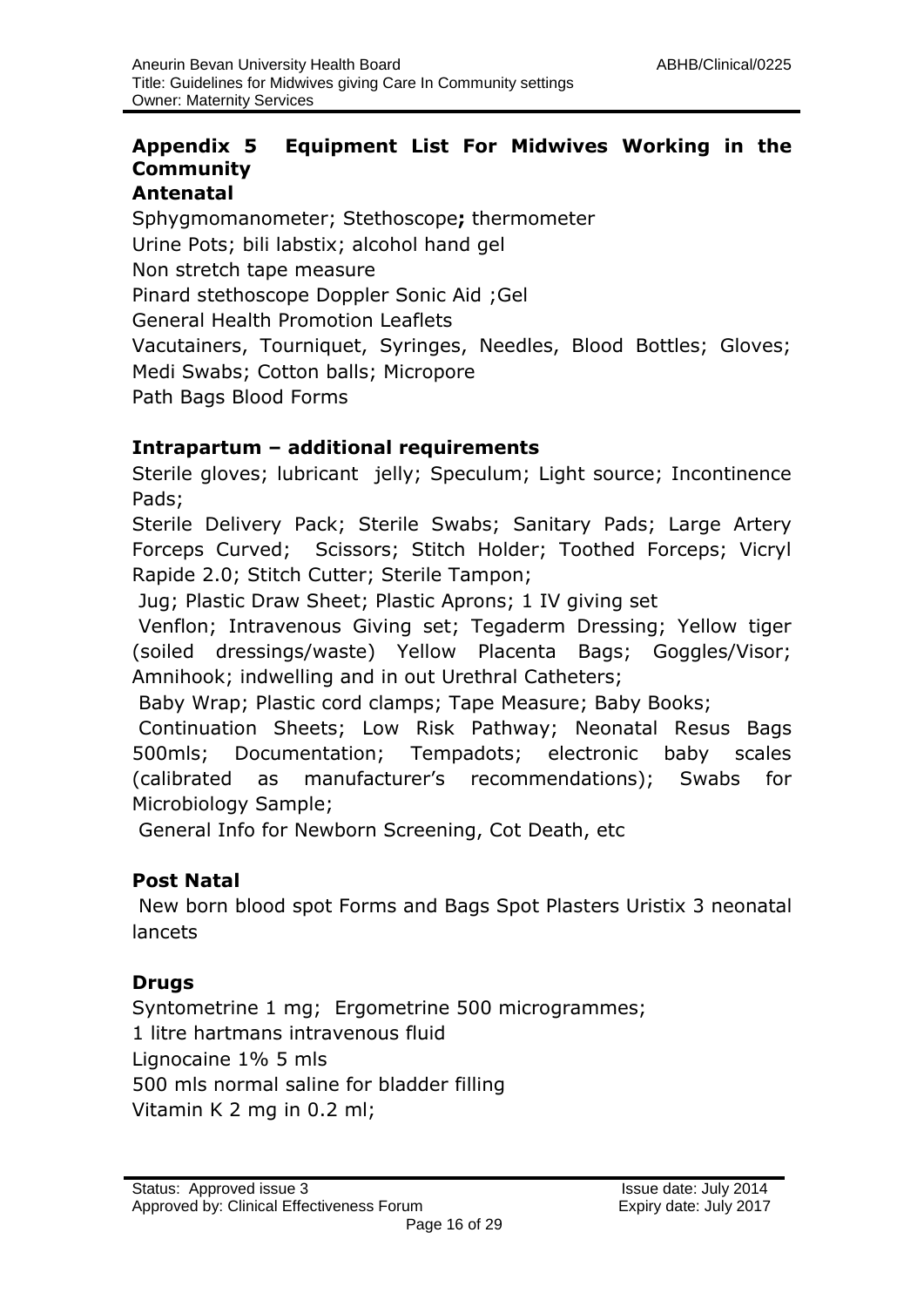#### **Appendix 6 GUIDELINES FOR MIDWIVES IN THE EVENT OF A STILLBIRTH IN THE COMMUNITY – mother declines admission to hospital**

#### **If the mother declines an advised hospital admission for herself or the baby then:**

- **1.** Following confirmation of death by the GP, advise the family to contact a funeral director of their choice or advise regarding the Aneurin Bevan University Health Board funeral contract.
- 2. Contact the Maternity Department if you are unsure of the procedure to be followed in the event of a stillbirth, and carry out the procedures at home. (Weight, length etc.)

3 Midwives involved should consider contacting their supervisor of midwives for professional support. Staff should also consider using Aneurin Bevan University Health Board's staff support service.

#### **Action to be taken if you were not in attendance at the time of birth:-**

- 1. Record keeping should include the time of the initial call, and the time of your arrival.
- 2. Call medical aid, inform Supervisor of Midwives and midwifery manager on call / Head of Midwifery.
- 3. Call the police.
- 4. Do not move the mother or the baby (unless it is a medical emergency when emergency care / resuscitation of the mother must be given). Leave all blood products and clothing etc, until the area has been checked, and examined by the police.
- 5. Follow the procedures as outlined for still birth in the community guideline procedures once given police clearance.
- 6. As the attending professional the midwife may be called as a witness should a formal police investigation follow. Therefore, it is recommended to keep a personal record of events in addition to the clinical records and diary entries.
- 7. Advice and support should be sought from a Supervisor of Midwives before submitting any statements.
- 8 Complete a datex entry.
- 9 Midwives involved should consider contacting their supervisor of midwives for professional support. Staff should also consider using Aneurin Bevan University Health Board's staff support service.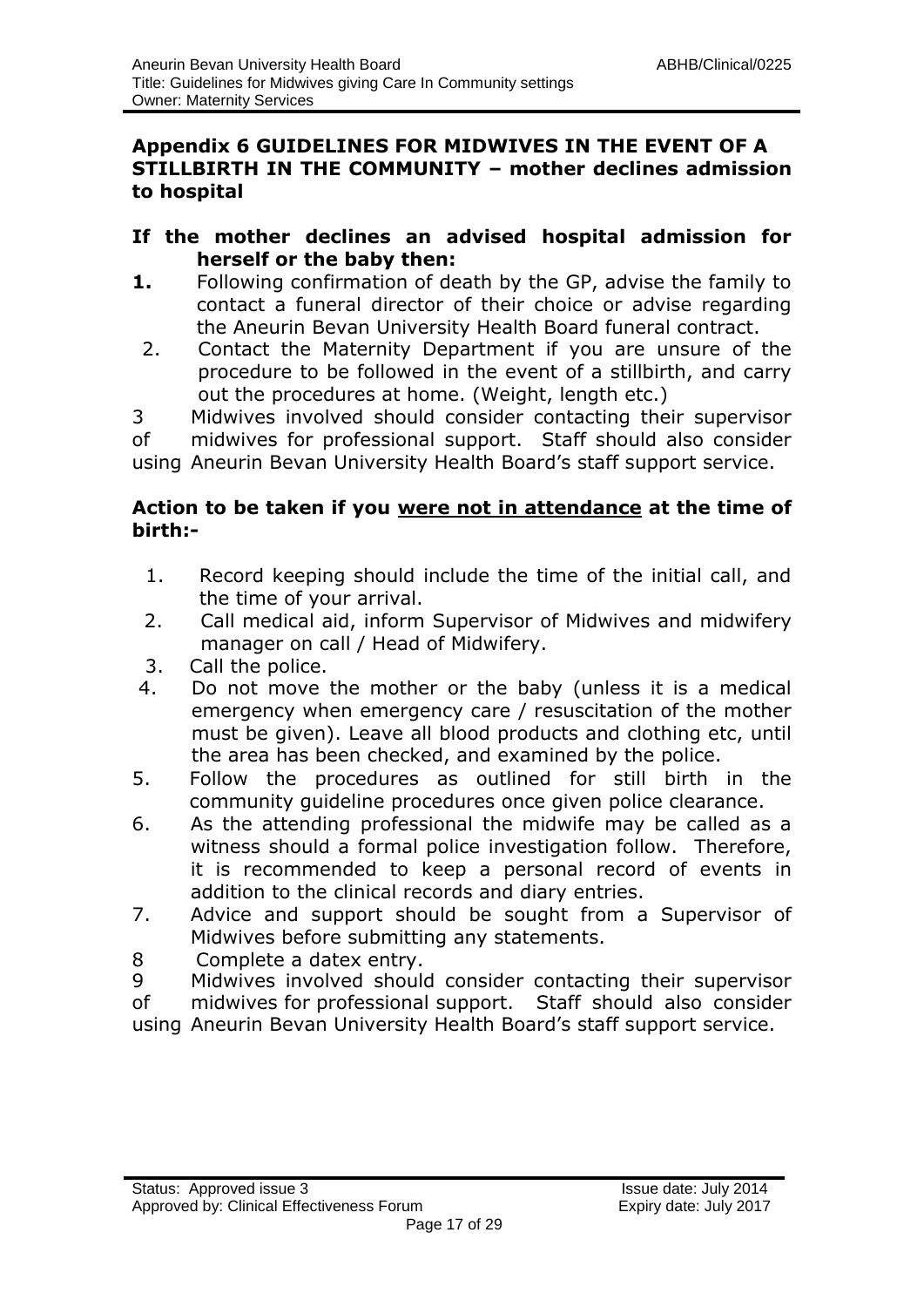#### **Appendix 7 Guidelines for giving parents information regarding Vitamin K**

- 1. All midwives should carry information sheets regarding the use of Vitamin K.
- 2. The information sheet should be given to the parent/parents during the antenatal period then discussed at the 30 week visit.
- 3. The written information should be explained verbally and clarified as required.
- 4. The midwife should record in the hand held records that the information has been given.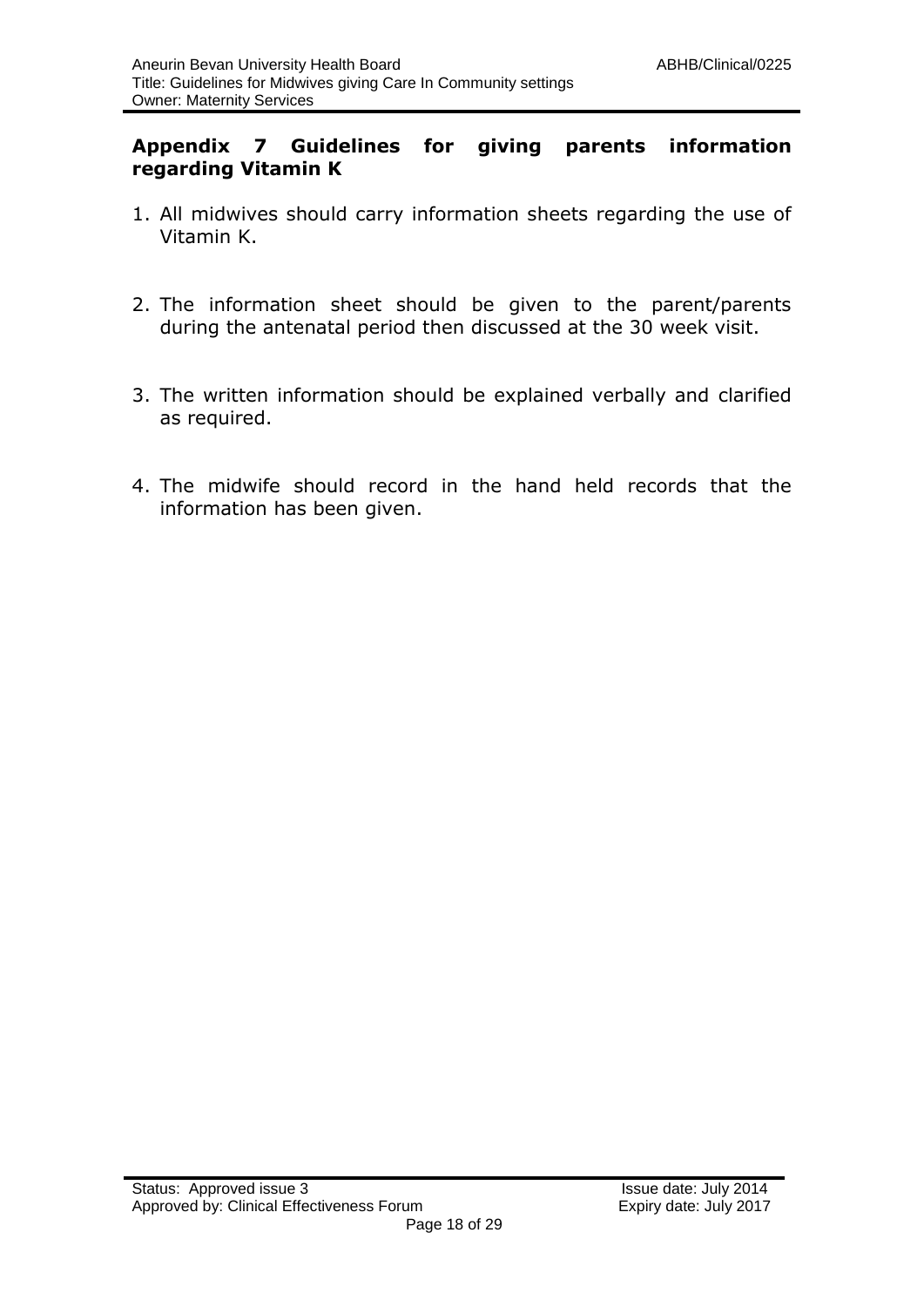#### **Appendix 8 Sepsis**

All infection can be reduced if the attending midwife considers control of infection principals.

#### **Prior to Clinical Examination**

- The clinician's outer coat to be removed prior to clinical examination
- Clinician's arms to be bare below the elbow for any clinical examination / procedure for both baby and mother.
- Clinicians hands to be cleaned by washing or the use of alcohol jel.
- Following examination, the clinician must clean their hands again by washing or the use of alcohol jel.

#### **Information**

There is an increase in deaths due to community acquired beta haemolytic streptococcus Lancefield group A (streptococcus pyrogenes). Most of the deaths occur between December and April, and are preceded by a sore throat or upper respiratory tract infection. One third of the deaths occurred prior to 24 weeks. Most deaths occurred in the post natal period, more than half following caesarean section. Seven mothers died from sepsis following a vaginal birth. Sepsis in pregnancy is often insidious in onset but can progress very rapidly.

Early recognition, urgent transfer to hospital and prompt aggressive treatment saves lives. Tachapnoea, neutopaenea and hypothermia are all ominous signs. Diarrhoea is common with pelvic sepsis. In pregnancy, the combination of abdominal pain and suboptimal or absent fetal heart rate may be due to sepsis as well as placenta abruptio.

#### **Requirements**

- Early recognition and prompt management of genital tract sepsis
- Clear clinical leadership, multidisciplinary collaborative approach.
- Careful documentation of signs and treatment use MEOWS chart
- Systemic antibiotic cover
- Careful fluid balance

All women must be advised of the signs and symptoms of infection and how to take steps to prevent its transmission.

Encourage women in these circumstances to seek urgent medical advice from their GP or the maternity service of they feel at all ill.

When a woman complains of feeling unwell, the midwife **must** take a set of observations including respiratory rate and effort, pulse, temperature. Observations must be clearly documented with any abnormal recordings reported to the consultant unit and admission to hospital arranged.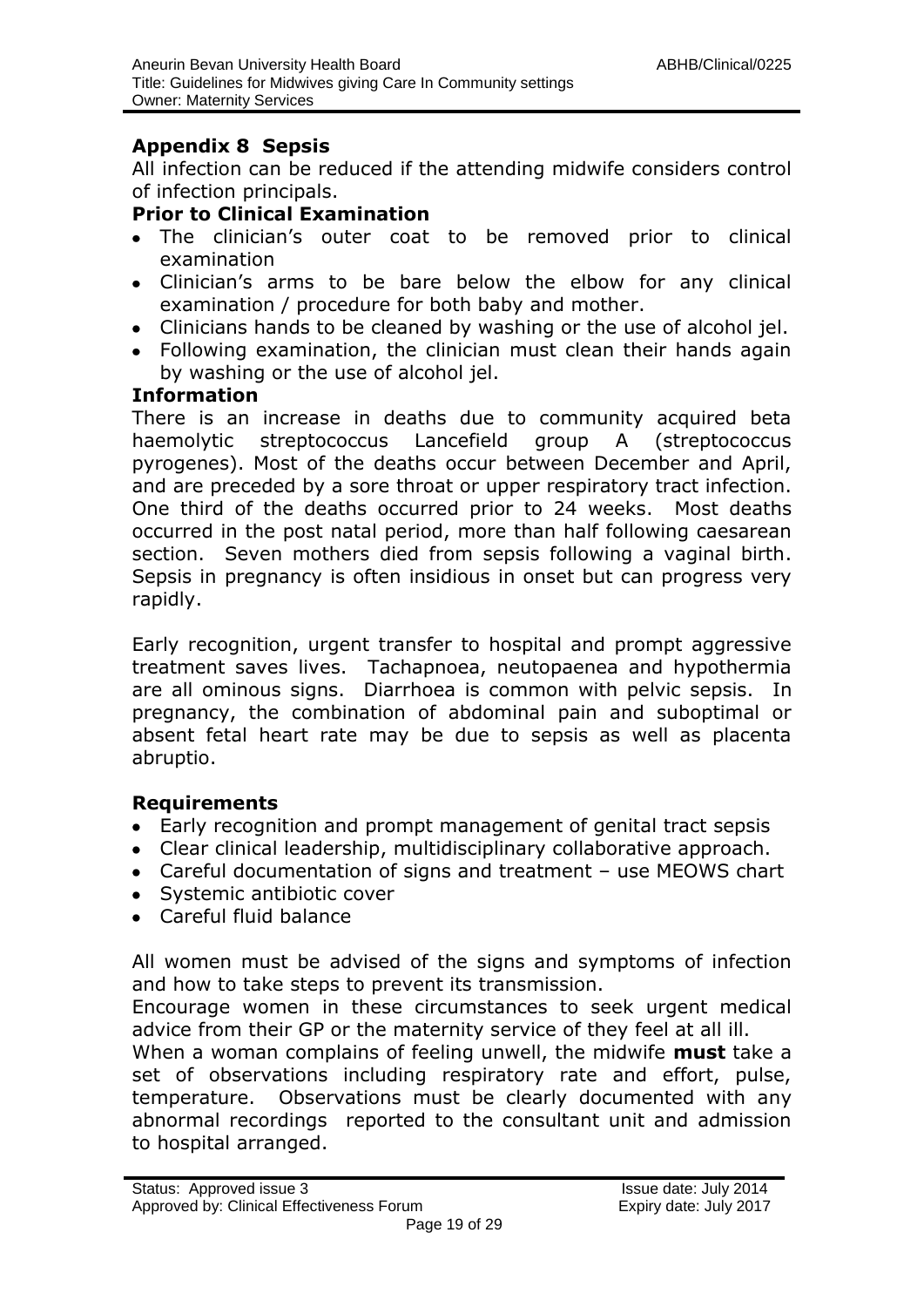#### **Appendix 9 On Call Staff Safety**

If a midwife is called out on a visit out of hours, they must contact the agreed central point (Delivery Suite, YYF or ward B5) to notify their intention to conduct a visit in the community. The woman's details and reason for the visit must be recorded.

During out of hour visits the midwife must maintain 2 hourly contact with the agreed central point (Delivery Suite, YYF or ward B5). If this is communication is not maintained the hospital midwife will attempt to contact the community midwife on call via her mobile phone or the woman's land line. The midwife must contact the contact centre on his/her return home.

. If contact is not established; the hospital midwife will attempt to call the community midwife at home. If this fails, emergency procedure must be followed:

The incident must be reported to the following: -

- **Supervisor of midwives on call**
- **Midwifery manager on call**
- **Head of Midwifery**
- **Police**
- Midwife's Next of Kin (Contact file in the Community Midwives Office)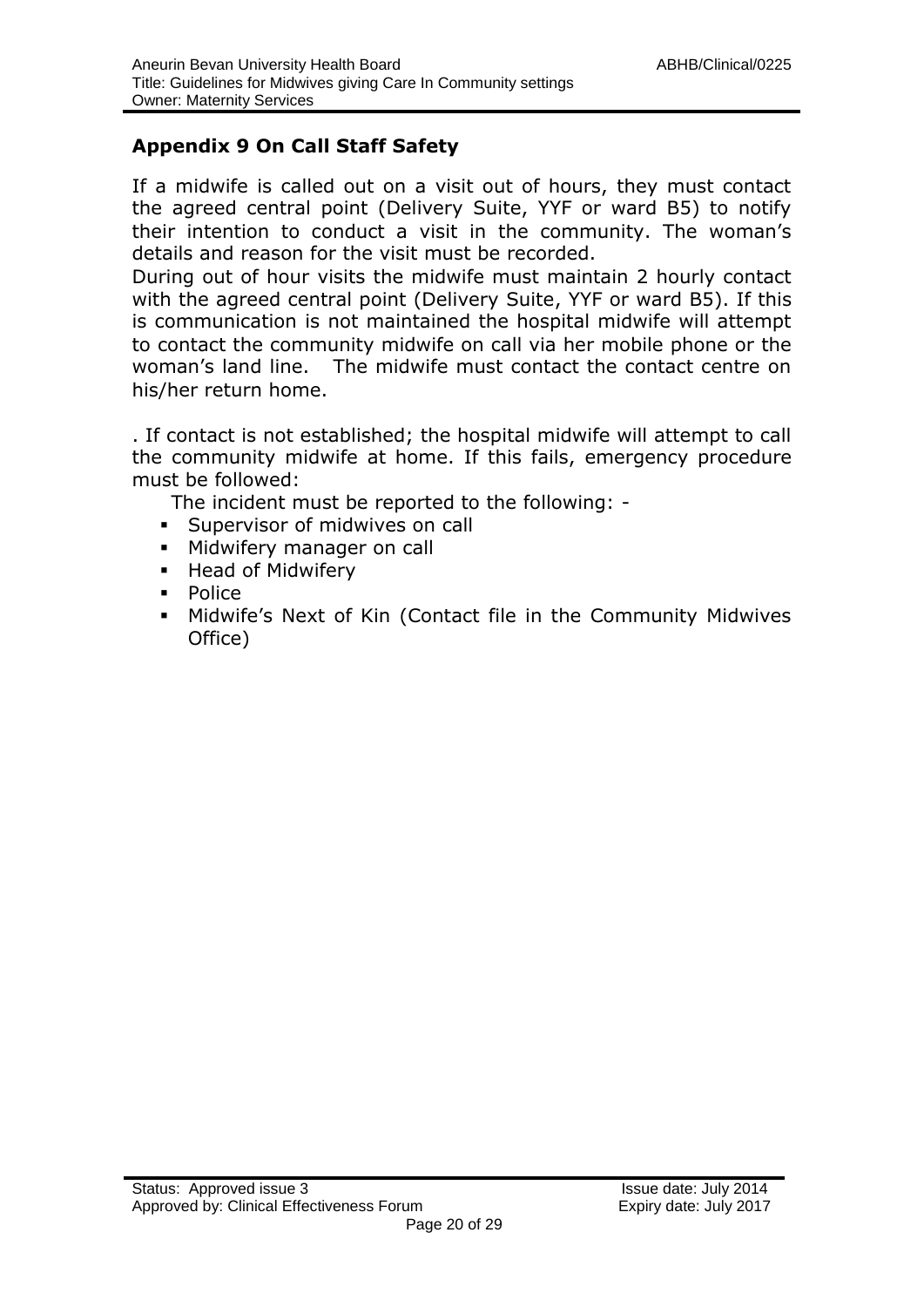| <b>No</b> | יי"<br><b>Standard</b>                                                                                                   | <b>Rationale</b>                                                                                                                                                                                                                     | <b>Process</b>                                                                                                                                                                                                                                                                                                                                                                                                                                                                                                                                                                                                                                                | Com       | Revi       |
|-----------|--------------------------------------------------------------------------------------------------------------------------|--------------------------------------------------------------------------------------------------------------------------------------------------------------------------------------------------------------------------------------|---------------------------------------------------------------------------------------------------------------------------------------------------------------------------------------------------------------------------------------------------------------------------------------------------------------------------------------------------------------------------------------------------------------------------------------------------------------------------------------------------------------------------------------------------------------------------------------------------------------------------------------------------------------|-----------|------------|
|           |                                                                                                                          |                                                                                                                                                                                                                                      |                                                                                                                                                                                                                                                                                                                                                                                                                                                                                                                                                                                                                                                               | pile<br>d | ew<br>date |
|           | <b>Diary Audit</b>                                                                                                       |                                                                                                                                                                                                                                      |                                                                                                                                                                                                                                                                                                                                                                                                                                                                                                                                                                                                                                                               |           |            |
| 1         | All entries<br>to be<br>recorded<br>in BLACK<br>ink                                                                      | NMC guidelines<br>٠<br>(2009) & Local<br>Policy<br>For reproduction<br>٠<br>purposes<br>Records may be<br>٠<br>required<br>for<br>legal purposes<br>• Audit                                                                          | All diary entries will be<br>written clearly in black<br>ink<br>All<br>forms submitted<br>$\blacksquare$<br>must be legible and<br>completed in black ink<br>Only<br>approved<br>abbreviations<br>should<br>be used                                                                                                                                                                                                                                                                                                                                                                                                                                           | 2013      | 2016       |
| 2         | diary entry<br>Every<br>include<br>the<br>must<br>Personal<br>details and<br>telephone<br>contact<br>number of the woman | Clear identity of<br>$\mathbf{u}$ .<br>the<br>woman's<br>detail<br>of<br>• A<br>means<br>the<br>contacting<br>if<br>woman<br>required<br>Compliance with<br>٠<br>NMC guidelines<br>and Local Policy<br>(2009)<br>Audit purposes<br>٠ | · Name, Address<br>and<br>telephone<br>contact<br>number to be recorded<br>in the midwife's diary<br>at every visit<br>• All entries referring to<br>details<br>woman<br>a<br>must<br>be<br>contemporaneous<br>• Each visit must<br>be<br>communicated to the<br>person responsible for<br>the co-ordination of<br>work in the Master File                                                                                                                                                                                                                                                                                                                    | 2013      | 2016       |
| 3         | entries<br>must<br>All<br>clearly<br>identify<br>the<br>reason for a home<br>visit                                       | - Clear<br>identification to<br>facilitate duty of<br>care<br>- To<br>plan<br>daily<br>٠<br>work activity<br>Audit<br>$\blacksquare$<br>NMC guidelines<br>$\blacksquare$<br>& Local Policy                                           | Each<br>visit<br>$\blacksquare$<br>must<br>identify<br>antenatal<br>gestation or postnatal<br>day<br>$-$ Each<br>entry<br>must<br>include a brief account<br>of clinical indication<br>for visit<br>• Each visit the midwife<br>must document a brief<br>of<br>any<br>summary<br>investigations<br>undertaken<br>Each visit the midwife<br>must document if a<br>referral<br>is<br>made<br>stating the reason for<br>the referral<br>Each visit the midwife<br>must document a plan<br>for follow-up of care<br>If called out for a<br>home visit, the time of<br>the call and time of<br>return to home base<br>clear<br>should<br>be<br>documented in diary | 2013      | 2016       |

#### **Appendix 10 Community Midwifery standards**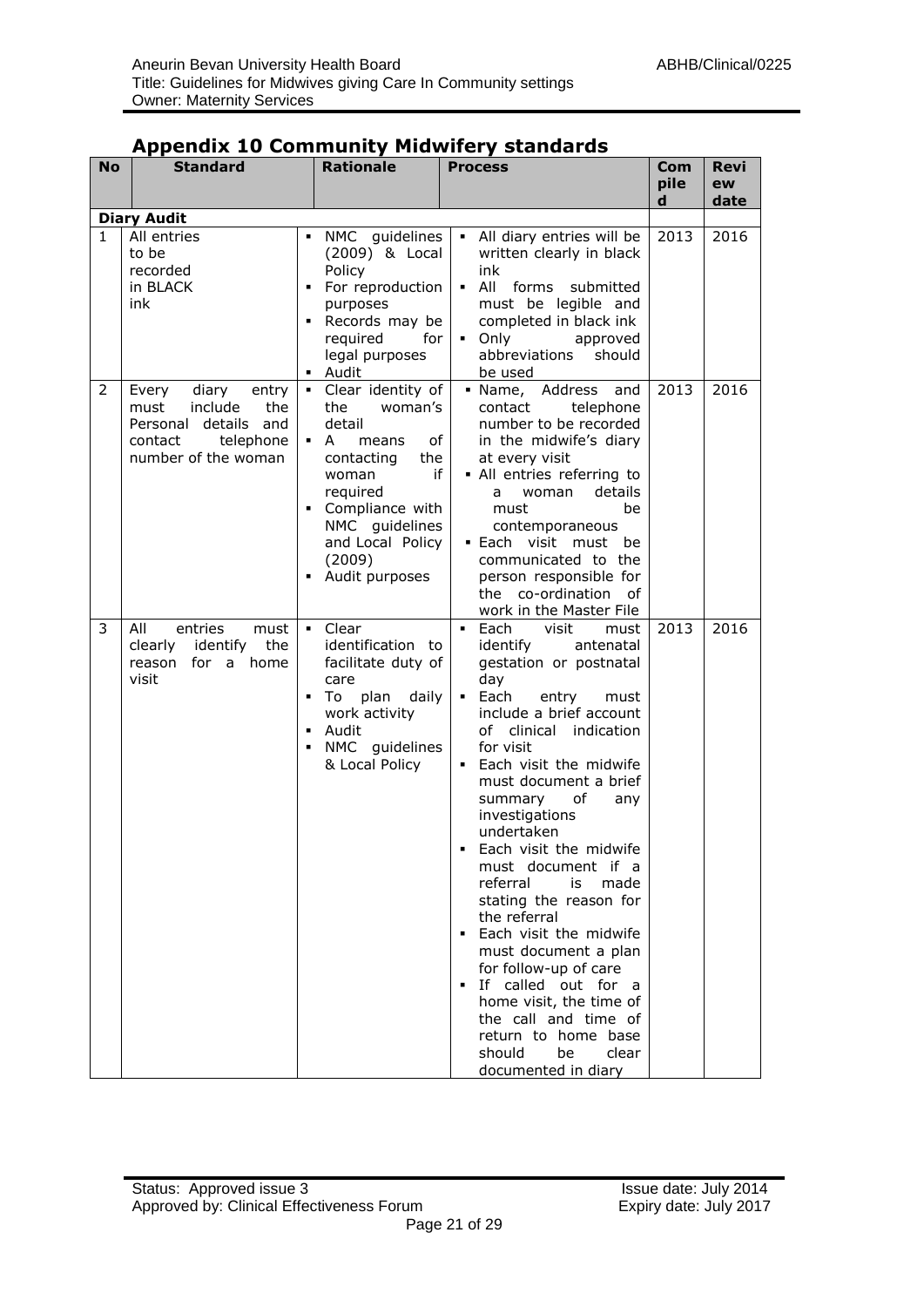| 4 | The midwife's off-duty<br>must be clearly be<br>recorded<br>in<br>her/his<br>diary                                                                          | plan<br>the<br>$\blacksquare$ To<br>team's<br>and<br>work<br>personal<br>activity<br>Compliance with<br>local<br>Policy<br>(2006)<br>• Audit                                                        | midwife<br>$-Each$<br>2013<br>must<br>2016<br>clearly document off-<br>duty in their diary,<br>using<br>approved<br>abbreviations                                                                                                                                                                                                                                     |
|---|-------------------------------------------------------------------------------------------------------------------------------------------------------------|-----------------------------------------------------------------------------------------------------------------------------------------------------------------------------------------------------|-----------------------------------------------------------------------------------------------------------------------------------------------------------------------------------------------------------------------------------------------------------------------------------------------------------------------------------------------------------------------|
| 5 | related<br>All<br>clinically<br>information<br>relayed<br>mobile<br>phone<br>via<br>be<br>clearly<br>must<br>recorded<br>the<br>using<br><b>SBAR</b> method | ■ To act<br>as<br>an<br>'aid-memoir' for<br>the midwife<br>• Compliance with<br><b>Telephony Policy</b><br>• Audit                                                                                  | Mobile phone use for<br>work purposes only<br>2013<br>2016<br>Personal<br>use of<br>mobile<br>phone<br>must<br>be<br>registered<br>and<br>paid for by user<br>All received calls<br>٠<br>must be recorded<br>in Diary<br>Texts<br>from<br>women must be<br>discouraged<br>Mobile<br>phones<br>have<br>must not<br>phone<br>answer<br>facilities                       |
| 6 | All<br>Antenatal<br>clinic<br>activity<br>must<br>be<br>clearly identified                                                                                  | collate<br>$\blacksquare$ To<br>clinical<br>activity<br>for<br>monthly<br>returns<br>To<br>$\blacksquare$<br>ensure<br>defaulters<br>are<br>appropriately<br>followed-up<br>Audit<br>$\blacksquare$ | . The GP surgery must<br>2013<br>2016<br>be clearly identified<br>The<br>number<br>оf<br>$\blacksquare$<br>attendees<br>expected<br>must be recorded<br>$\blacksquare$ The<br>number<br>of<br>attendees seen<br>The<br>number<br>οf<br>٠<br>defaulters<br>clearly<br>identified<br>the<br>and<br>action taken to ensure<br>midwifery care follow<br>up                |
| 7 | midwives<br>All<br>based<br>within the community<br>must submit monthly<br>statistical returns                                                              | Workforce<br>$-$ For<br>planning<br>purposes<br>Audit                                                                                                                                               | All<br>statistical<br>$\blacksquare$<br>forms<br>must be submitted to<br>2013<br>2016<br>Team Leader by the<br>end of the day, 2nd<br>Friday of the Month<br>· All statistics will<br>be<br>shared with staff in<br>order<br>to<br>assist<br>consistency,<br>compliance<br>with<br>guidelines and identify<br>development<br>any<br>needs, on a rolling<br>programme. |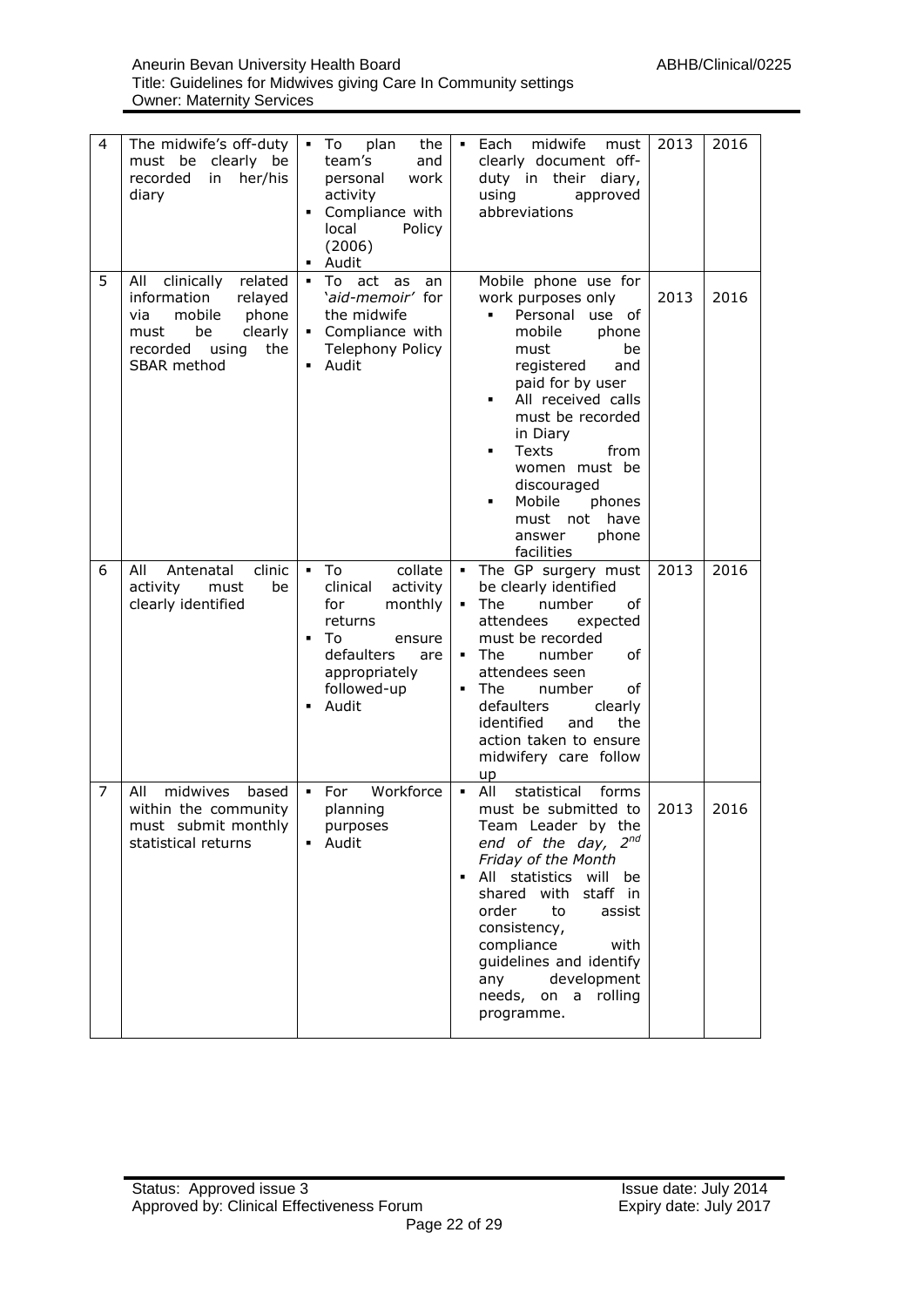| 8 | To minimise the risk                                      | The midwife to conduct a<br>To reduce the<br>٠.                                                                                                                                                                                                                                                                                                                                                                                                                                                                                                                                                                                                                                                                                                                                                                                                                                                                                                                                                                                                                                                                                                                                                                                                                                                                                                                                                                                                                                                                                                                                                                                                                                                                           |                                                            |      |
|---|-----------------------------------------------------------|---------------------------------------------------------------------------------------------------------------------------------------------------------------------------------------------------------------------------------------------------------------------------------------------------------------------------------------------------------------------------------------------------------------------------------------------------------------------------------------------------------------------------------------------------------------------------------------------------------------------------------------------------------------------------------------------------------------------------------------------------------------------------------------------------------------------------------------------------------------------------------------------------------------------------------------------------------------------------------------------------------------------------------------------------------------------------------------------------------------------------------------------------------------------------------------------------------------------------------------------------------------------------------------------------------------------------------------------------------------------------------------------------------------------------------------------------------------------------------------------------------------------------------------------------------------------------------------------------------------------------------------------------------------------------------------------------------------------------|------------------------------------------------------------|------|
|   | to personal safety to<br>Lone Workers in the<br>Community | risk of hazards<br>'Risk Assessment' at<br>and<br>maximise<br>Home Bookings<br>the safety to all<br>• The midwife must<br>staff working in<br>complete a risk<br>assessment form for<br>the community<br>any additional risk<br>To<br>$\blacksquare$<br>ensure<br>issues identified in the<br>compliance with<br>the<br>antenatal period and<br>Lone<br>Worker Policy<br>all relevant<br>Welsh Risk Pool<br>documentation must<br>٠<br>Standard<br>be completed<br>Any identified risk<br>identify<br>٠<br>To:<br>$\blacksquare$ .<br>a<br>community<br>issues must be clearly<br>midwife's<br>document in the unit's<br>location in<br>'Risk File' and details<br>an<br>shared with relevant<br>emergency<br>ACPC<br>Healthcare<br>DA<br>&<br>٠<br>Professionals<br>guidelines<br>The midwife must<br>complete a further risk<br>assessment on the<br>first postnatal visit at<br>home and this must<br>be documented<br>If there is a known risk<br>with a woman/family,<br>two staff members to<br>conduct the visit<br>A designated midwife<br>٠<br>will collate all daily<br>visits for the team.<br>Then this information<br>must be re-laid as per<br>individual midwife's<br>caseload to a central<br>point and recorded in<br>the Master File.<br>All daily visits should<br>identified<br>be<br>chronological order in<br>individual works diary<br>Any additional visits<br>that are handed to the<br>community<br>during the working<br>day, must be reported<br>documented<br>and<br>the 'Master File'<br>The<br>midwife<br>$\blacksquare$<br>contact the Borough<br>Manager<br>Community<br>working in the hospital<br>that their working day<br>has ended. This must<br>be recorded in the<br>Master File. | 2013<br>in.<br>a<br>midwife<br>in<br>must<br>or<br>Midwife | 2016 |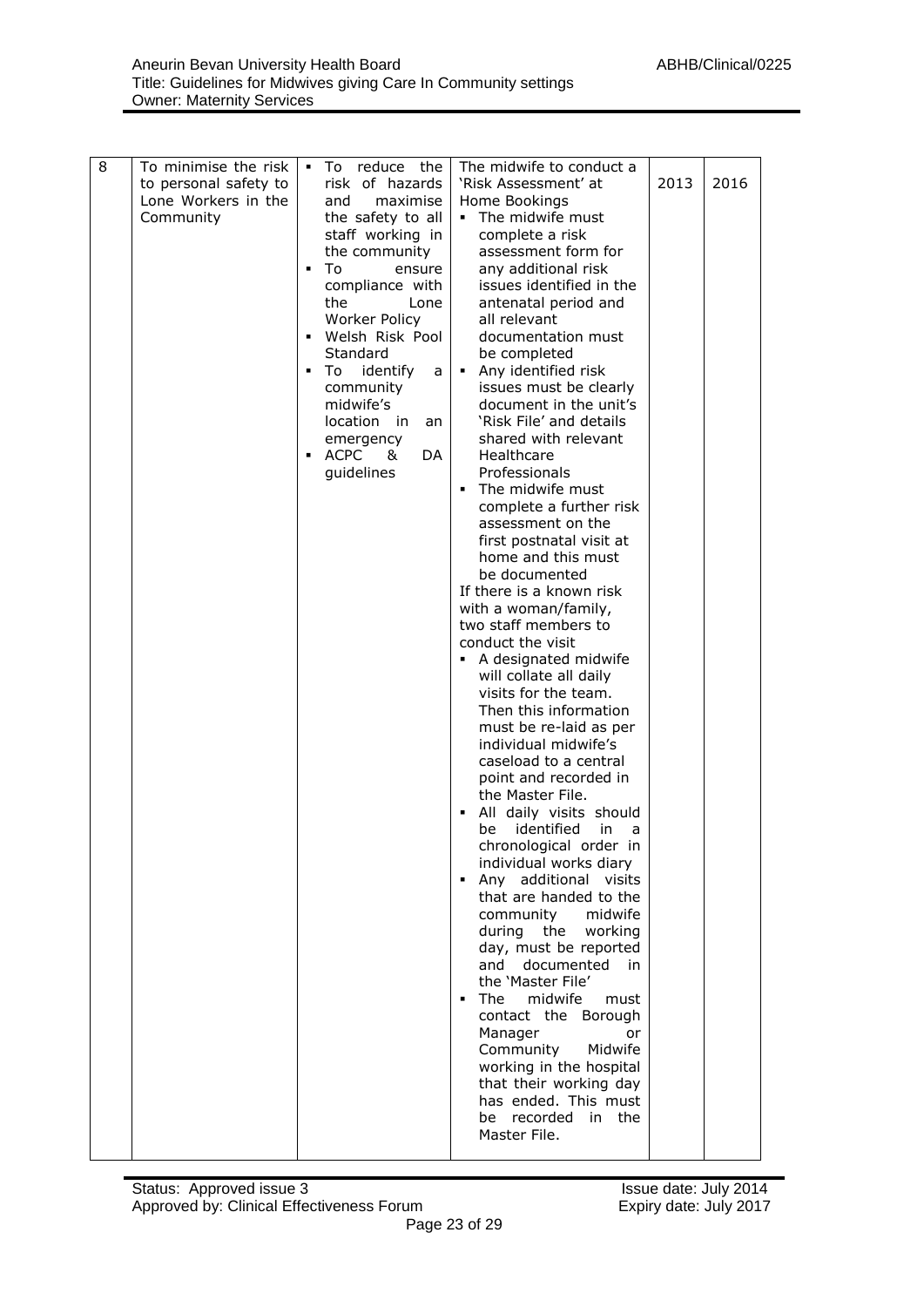| 9  | Every community<br>midwife<br>must<br>maintain a Register<br>of her/his Caseload                                                  | • NMC Guidelines<br>Local Policy<br>$\blacksquare$<br>• Professional<br>Accountability<br>Audit                             | Named Midwife<br>$\blacksquare$<br>The<br>must<br>maintain<br>a<br>record of all women<br>'booked' on a monthly<br>basis in her register.<br>The register may be<br>electronic<br>or paper<br>based.<br>(Name, address,<br>telephone numbers, EDD<br>and any<br>concerns/conditions and<br>the birth outcome.<br>$\blacksquare$ The<br>community<br>midwife must facilitate<br>continuity of carer to<br>her caseload<br>The<br>٠<br>community<br>midwife must maintain<br>up-date<br>her<br>and<br>register on a regular<br>basis                                                                                                                                                                                                                   | 2013 | 2016 |
|----|-----------------------------------------------------------------------------------------------------------------------------------|-----------------------------------------------------------------------------------------------------------------------------|------------------------------------------------------------------------------------------------------------------------------------------------------------------------------------------------------------------------------------------------------------------------------------------------------------------------------------------------------------------------------------------------------------------------------------------------------------------------------------------------------------------------------------------------------------------------------------------------------------------------------------------------------------------------------------------------------------------------------------------------------|------|------|
| 10 | Wherever<br>possible,<br>maternity<br>bookings<br>should be conducted<br>the<br>woman's<br>in<br>home or a venue of<br>her choice | $\blacksquare$ To<br>ensure<br>privacy<br>and<br>confidentiality<br>• Community<br>based access to<br>maternity<br>services | • Following<br>the<br>notification<br>the<br>οf<br>woman's<br>pregnancy,<br>the<br>community<br>midwife<br>will<br>make<br>with<br>the<br>contact<br>woman and arrange a<br>convenient<br>mutually<br>appointment<br>at<br>the<br>woman's home<br>· Using the information<br>obtained<br>from<br>the<br>the<br>Booking,<br>community<br>midwife<br>will risk assess<br>the<br>and<br>pregnancy<br>confirm the pregnancy<br>pathway appropriate<br>for the mother.<br>· Subsequent antenatal<br>appointments will be<br>between<br>arranged<br>community<br>midwife<br>and the woman<br>in<br>accordance with NICE<br>and local guidelines<br>• Community midwife to<br>provide the<br>woman<br>with details of contact<br>numbers on a 24hr<br>basis | 2013 | 2016 |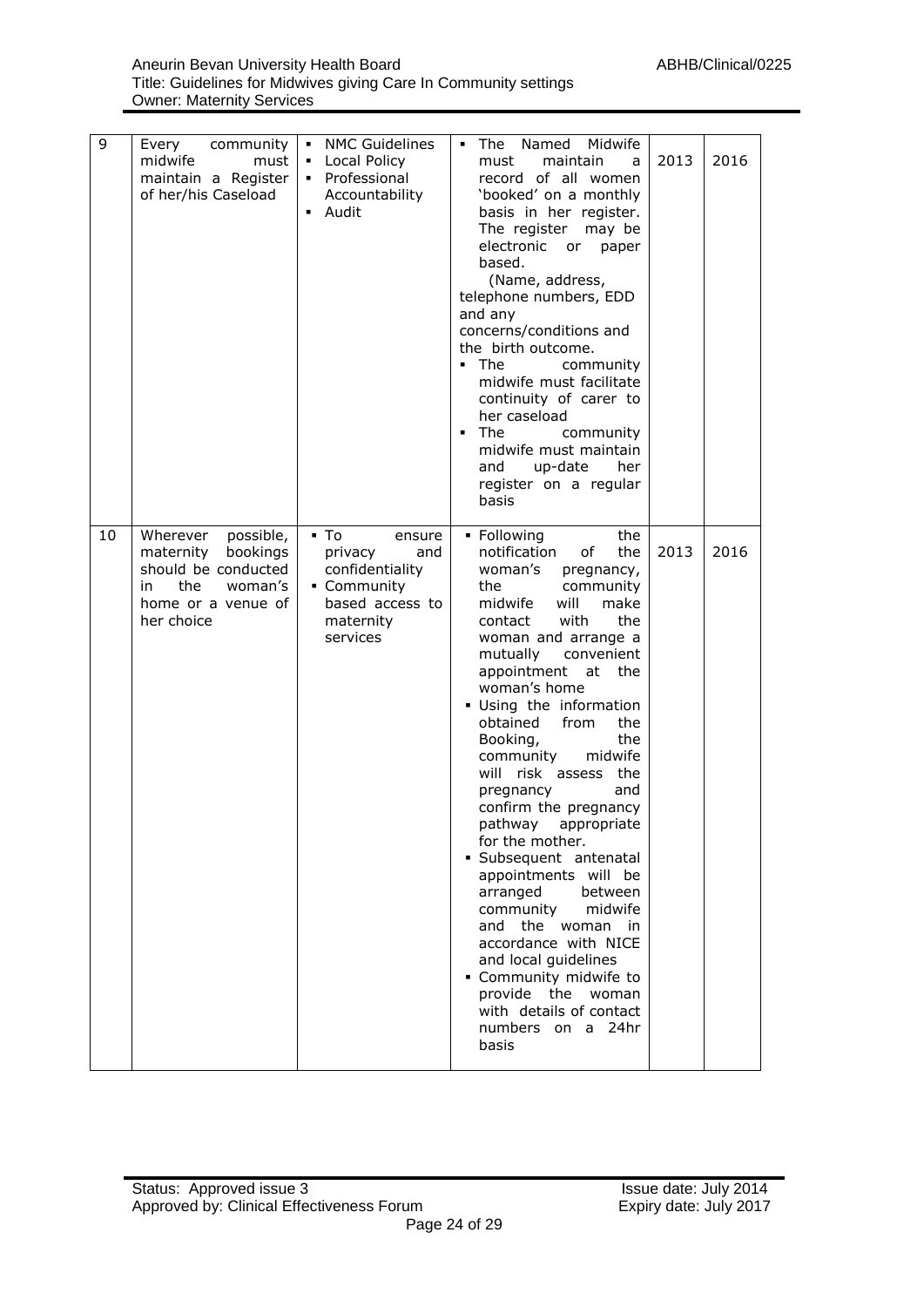| 11 | Every woman during<br>the antenatal period                                                                               | $\blacksquare$ Sign<br>posting<br>vulnerable                                                                                                                                                                                   | • When appropriate, the<br>community<br>midwife                                                                                                                                                                                                                                                                                                                                                                                                                                                                                                                                                                            | 2013 | 2016 |
|----|--------------------------------------------------------------------------------------------------------------------------|--------------------------------------------------------------------------------------------------------------------------------------------------------------------------------------------------------------------------------|----------------------------------------------------------------------------------------------------------------------------------------------------------------------------------------------------------------------------------------------------------------------------------------------------------------------------------------------------------------------------------------------------------------------------------------------------------------------------------------------------------------------------------------------------------------------------------------------------------------------------|------|------|
|    | should<br>be<br>approached<br>regarding<br>the<br>Routine Enquiry into<br>Domestic Abuse                                 | women<br>and<br>children<br>to<br>appropriate<br>services<br>• National<br>and<br>local policy<br>• Audit                                                                                                                      | should compile<br>with<br>the<br>National<br>and<br>ABUHB guideline<br>on<br>Routine Enquiry<br>for<br>Domestic Abuse. On 2<br><b>RE</b><br>occasions<br>the<br>question<br>must<br>be<br>completed in the hand<br>held records.<br>$-If$<br>$\overline{a}$<br>disclosure<br>is<br>made, a DA2 form<br>should be completed<br>and then copied to the<br>Child<br>Protection<br>midwife, the Health<br>Visitor and filled into<br>the hospital clinical<br>notes.<br>. If the event of a DA2<br>disclosure the midwife<br>must following<br>the<br>National<br>and<br>organisation's<br>quidelines<br>on<br>Domestic Abuse. |      |      |
| 12 | Every midwife must<br>provide written and<br>verbal<br>information<br>Antenatal<br>on<br>Screening Tests to<br>all woman | facilitate<br>▪ To<br>informed choice<br>Antenatal<br>on<br>Screening for all<br>women<br>of<br>• Code<br>Professional<br>Conduct<br>• ASW Directive<br>- ASW<br>Balance<br>Score<br>Card<br>Audit<br>organisation's<br>Policy | . The woman must be<br>given<br>verbal<br>and<br>written<br>pre-testing<br>information and this<br>should be recorded in<br>the hand held records<br>• The woman's informed<br>verbal<br>consent<br>is<br>for<br>required<br>these<br>tests and a record of<br>her consent must be<br>made in the hand held<br>records<br>• Time<br>must<br>be<br>allocated to facilitate<br>questions<br>by<br>the<br>woman and Partner<br>$\blacksquare$ All<br>midwives<br>must<br>with<br>compile<br>organisation's<br>policy<br>when<br>providing<br>information regarding<br>Antenatal Screening                                     | 2013 | 2016 |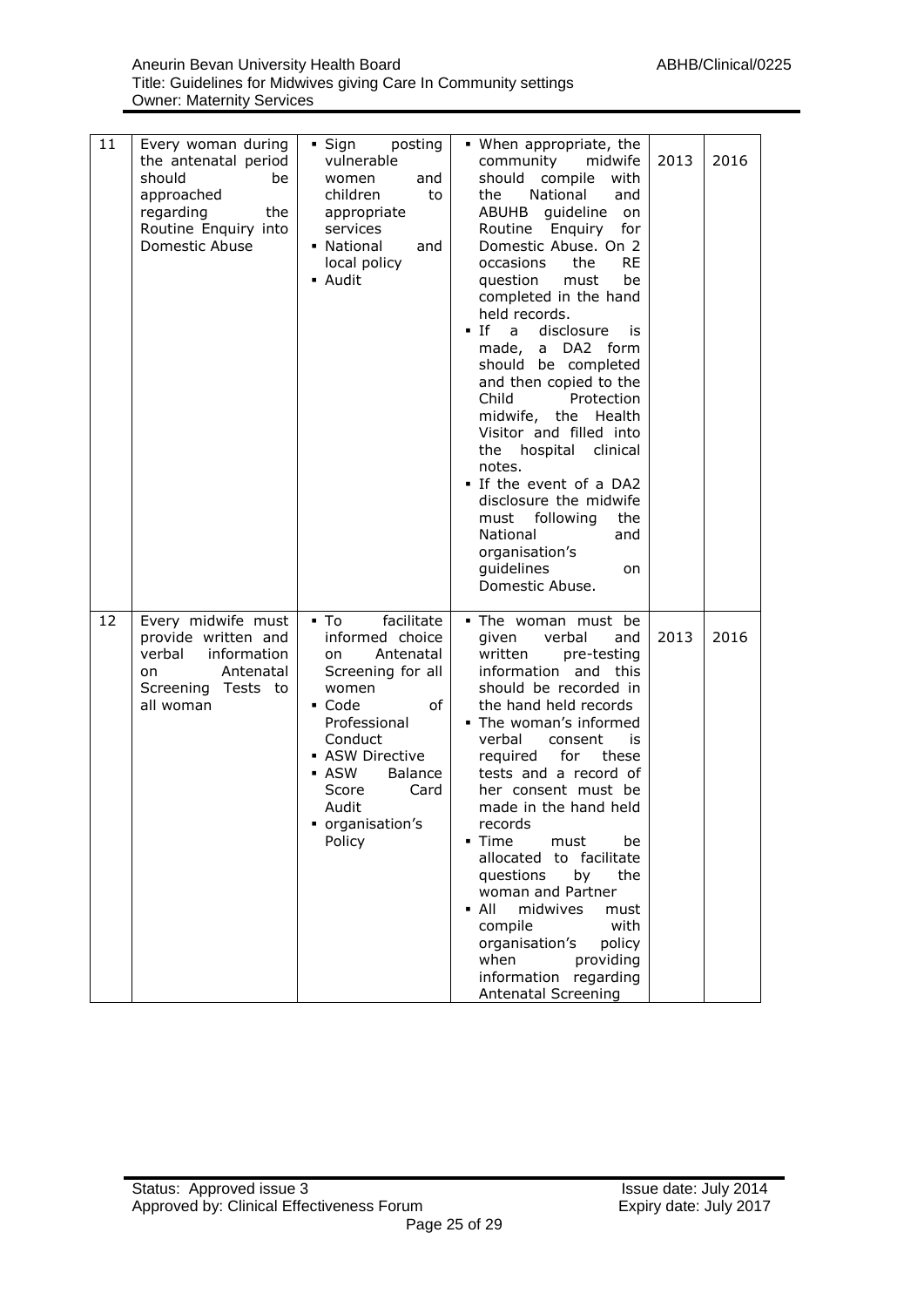| 13 | who<br>All<br>women<br>default<br>antenatal<br>appointments will be<br>followed up by the<br>midwife | . To establish a<br>reason for non-<br>compliance<br>· To facilitate an<br>improvement in<br>antenatal<br>attendance                                        | midwife<br>$\blacksquare$ The<br>will<br>attempt to contact the<br>via<br>the<br>woman<br>telephone. If this fails,<br>the midwife will visit<br>the woman's home to<br>establish contact or<br>midwife<br>will<br>the<br>another<br>arrange<br>appointment via<br>a<br>calling card<br>$\blacksquare$ If<br>a problem<br>is<br>identified in accessing<br>antenatal care, the<br>midwife should discuss<br>organise<br>and<br>an<br>individualised plan of<br>care<br>· Information relating to<br>midwife's failure to<br>make contact with the<br>must<br>be<br>woman<br>with<br>shared<br>the<br>multidisciplinary team<br>other<br>allied<br>and<br>professionals<br>• All attempts at making<br>with<br>the<br>contact<br>must<br>woman<br>be<br>clearly documented in<br>midwife's diary and<br>the woman's clinical<br>records | 2013 | 2016 |
|----|------------------------------------------------------------------------------------------------------|-------------------------------------------------------------------------------------------------------------------------------------------------------------|----------------------------------------------------------------------------------------------------------------------------------------------------------------------------------------------------------------------------------------------------------------------------------------------------------------------------------------------------------------------------------------------------------------------------------------------------------------------------------------------------------------------------------------------------------------------------------------------------------------------------------------------------------------------------------------------------------------------------------------------------------------------------------------------------------------------------------------|------|------|
| 14 | All<br>service<br>users<br>must have access to<br><b>Parent Education</b>                            | $\blacksquare$ All<br>pregnant<br>and<br>women<br>their<br>partners<br>should<br>have<br>information<br>relating to the<br>for<br>preparation<br>parenthood | • Preparation<br>for<br>parenthood education<br>will be facilitated by a<br>midwife on a one-to-<br>basis<br>via<br>one<br>or<br>classes<br>. The Birth Plan in the<br>hand-held<br>records<br>must be completed for<br>all<br>women<br>36<br>by<br>weeks of pregnancy.<br>· Information on parent<br>education classes will<br>be provided by the<br>midwife<br>$- Any$<br>woman<br>with<br>complex needs will be<br>signposted to relevant<br>groups                                                                                                                                                                                                                                                                                                                                                                                 | 2013 | 2016 |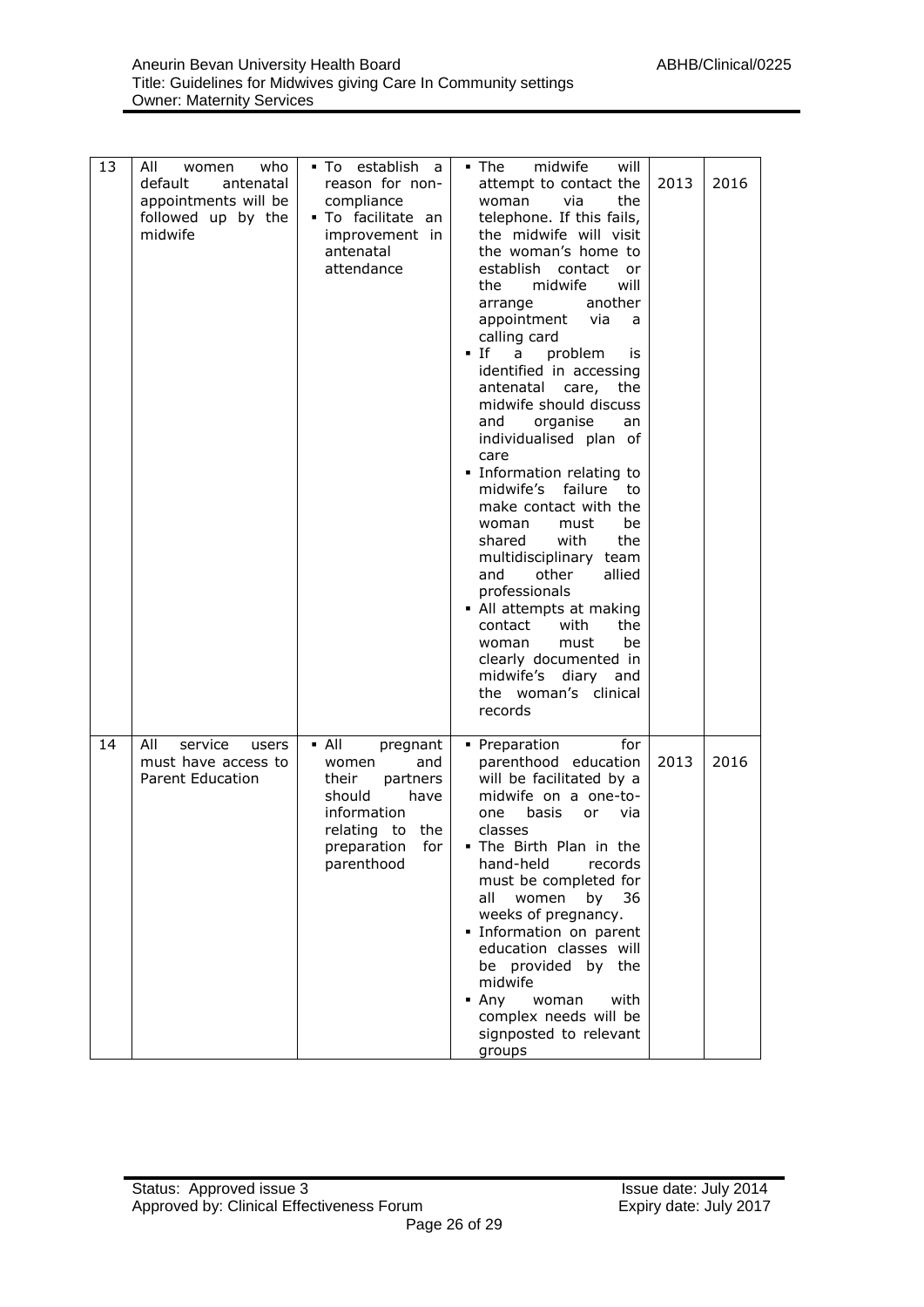| 15 | Effective<br>communication with<br>the<br>Primary<br>Healthcare/Multidisci<br>plinary Team | . To ensure there<br>is effective two-<br>way<br>communication<br>between<br>multidisciplinary<br>teams                                                                                                                                                                                       | . If a risk is identified<br>relating to a woman<br>and/or her family; this<br>must<br>be<br>clearly<br>communicated to the<br>Primary<br>Healthcare/Multidiscipl<br>Team<br>inary<br>and<br>documented<br>as<br>per<br>guidelines<br>. The named midwife or<br>deputy to attend all<br>Case Conferences<br>• A community midwife<br>attend<br>the<br>must<br>Primary<br>Healthcare<br>Team meetings                                                                                                                                                                                                                                                                                           | 2013 | 2016 |
|----|--------------------------------------------------------------------------------------------|-----------------------------------------------------------------------------------------------------------------------------------------------------------------------------------------------------------------------------------------------------------------------------------------------|------------------------------------------------------------------------------------------------------------------------------------------------------------------------------------------------------------------------------------------------------------------------------------------------------------------------------------------------------------------------------------------------------------------------------------------------------------------------------------------------------------------------------------------------------------------------------------------------------------------------------------------------------------------------------------------------|------|------|
| 16 | Continuity of Carer<br>(Named Midwife)                                                     | of<br>• Continuity<br>Care<br>• Audit<br>• Meeting<br>women's needs<br>• Quality<br>assurance                                                                                                                                                                                                 | . The named midwife<br>should<br>maintain<br>of<br>continuity<br>carer<br>whenever possible.<br>. The named midwife in<br>partnership with the<br>should<br>woman<br>document a plan of<br>care<br>• During<br>routine<br>postnatal visiting, no<br>more<br>than<br>three<br>midwives should<br>be<br>providing<br>care<br>to<br>mother and baby<br>. If another midwife is<br>required to visit, the<br>named midwife must<br>communicate<br>the<br>identified plan of care<br>$\blacksquare$ The<br>midwife<br>named<br>must provide a clear<br>and concise hand over<br>of care at the point of<br>transfer to the Health<br>Visitor. This must be<br>documented<br>in<br>Postnatal records | 2013 | 2016 |
| 17 | Information<br>on<br>Infant Feeding<br>will<br>be provided for all<br>women                | • To encourage all<br>women<br>to<br><b>Breast Feed</b><br>• Evidence<br>demonstrates<br>that<br><b>Breast</b><br>Feeding<br>is the<br>optimum<br>method<br>of<br>feeding<br>Newborns<br>• Maintenance<br>оf<br><b>BFI Standards</b><br>• Compliance with<br>ABUHB's Infant<br>Feeding Policy | · All staff must comply<br>with ABUHB's Policy in<br>relation<br>Infant<br>to<br>Feeding                                                                                                                                                                                                                                                                                                                                                                                                                                                                                                                                                                                                       | 2013 | 2016 |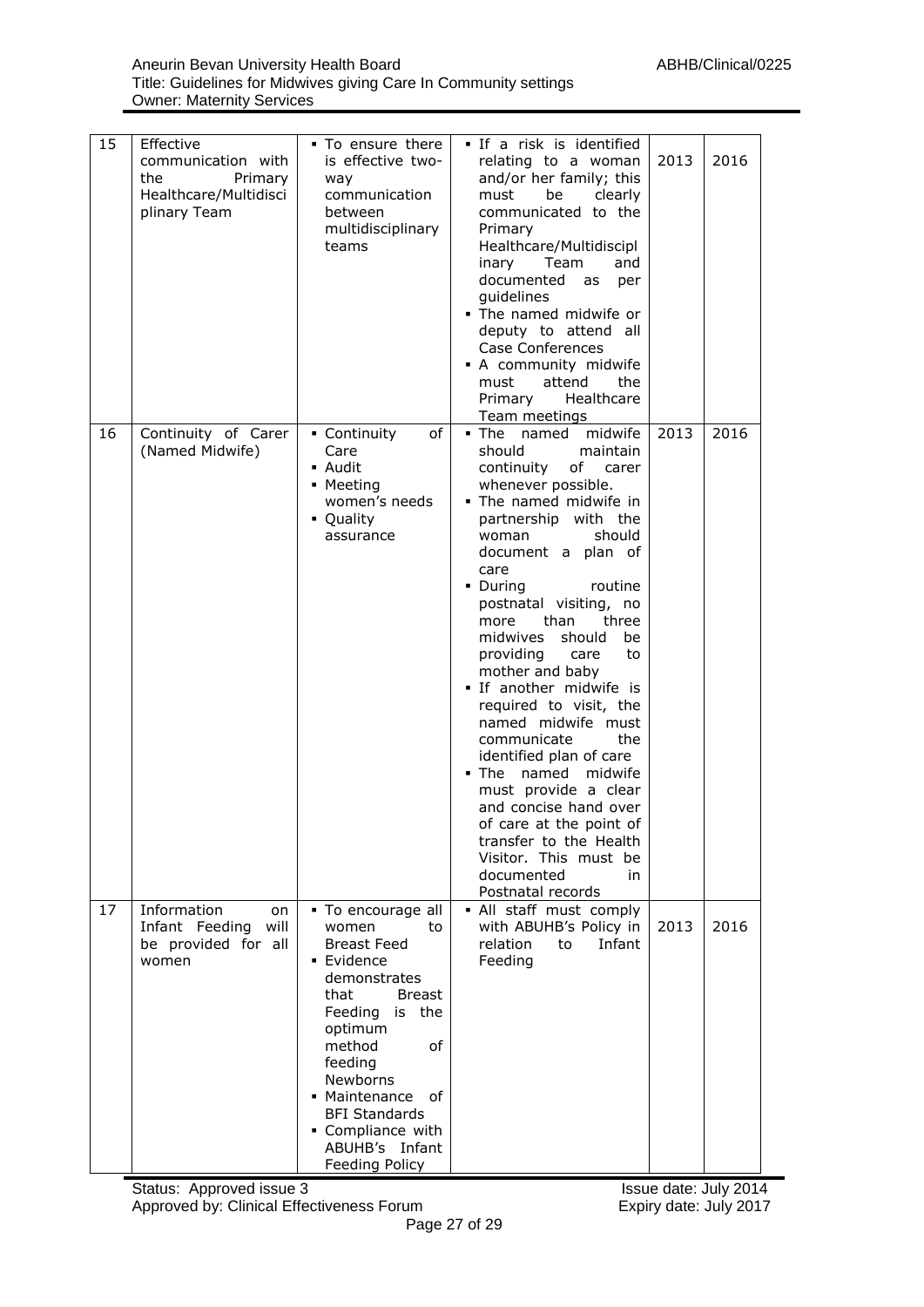| 18 | of<br>Safe<br>keeping<br>records<br>and<br>care<br>audit / surveys                                                                                                           | all<br>▪ To<br>ensure<br>contemporaneo<br>us records are<br>held centrally.<br>▪ To<br>ensure<br>and<br>surveys<br>audit returns eg<br><b>SSI</b><br>are<br>available<br>in<br>a<br>timely manner. | . All care records and<br>will<br>be<br>surveys<br>returned to the base<br>unit within 24 hours of<br>the final care episode                                                                                                                                                                                                                                                                                                                                                                                                                                                                                                                                                                                                                                                                                          | 2014 | 2016 |
|----|------------------------------------------------------------------------------------------------------------------------------------------------------------------------------|----------------------------------------------------------------------------------------------------------------------------------------------------------------------------------------------------|-----------------------------------------------------------------------------------------------------------------------------------------------------------------------------------------------------------------------------------------------------------------------------------------------------------------------------------------------------------------------------------------------------------------------------------------------------------------------------------------------------------------------------------------------------------------------------------------------------------------------------------------------------------------------------------------------------------------------------------------------------------------------------------------------------------------------|------|------|
| 19 | All<br>service<br>users<br>must<br>have<br>an<br>opportunity<br>to<br>the<br>comment<br>on.<br>οf<br>standard<br>care<br>they have received<br>from<br>Maternity<br>Services | all<br>▪ To<br>ensure<br>users participate<br>in the provision<br>and<br>development of<br>maternity<br>services<br>• Health<br>care<br><b>Standards</b>                                           | $\blacksquare$ All<br>will<br>be<br>women<br>provided<br>with<br>a<br>Maternity<br>Care<br><b>Evaluations</b><br>form<br><i>in</i><br>the postnatal period<br>. Information regarding<br>Patient Panels will be<br>advertised<br>• Quarterly<br>Newsletter<br>will be available<br>• All midwives must be<br>the<br>aware<br>οf<br>organisation's<br>Complaints Procedure<br>order to<br>advise<br>in<br>women in the event of<br>issues relating to care<br>provision<br>• All woman should be<br>provided<br>with<br>an<br>opportunity to discuss<br>their<br>child<br>birth<br>experience<br>• If<br>community<br>a<br>midwife is unable to<br>resolve<br>any<br>issues<br>raised by the woman<br>relating to her care,<br>this<br>should<br>be<br>communicated to their<br>line manager<br>Use of graffiti boards | 2013 | 2016 |
| 20 | All midwives based<br>in the community,<br>attend<br>must<br><b>Mandatory Training</b>                                                                                       | • Continuing<br>Professional<br>Development<br>• Welsh Risk Pool<br><b>Standards</b><br>• Audit                                                                                                    | • Each midwife based in<br>community<br>is<br>professionally<br>accountable<br>and<br>responsible for<br>their<br>own attendance at All<br>Mandatory<br>Training<br>days provided by the<br>Directorate<br>on<br>an<br>annual basis<br>• Each midwife based in<br>community<br>the<br>is<br>professionally<br>accountable<br>and<br>responsible<br>for<br>the<br>completion of the on-<br>Mandatory<br>line<br>Training provided by<br>the health board                                                                                                                                                                                                                                                                                                                                                               | 2013 | 2016 |